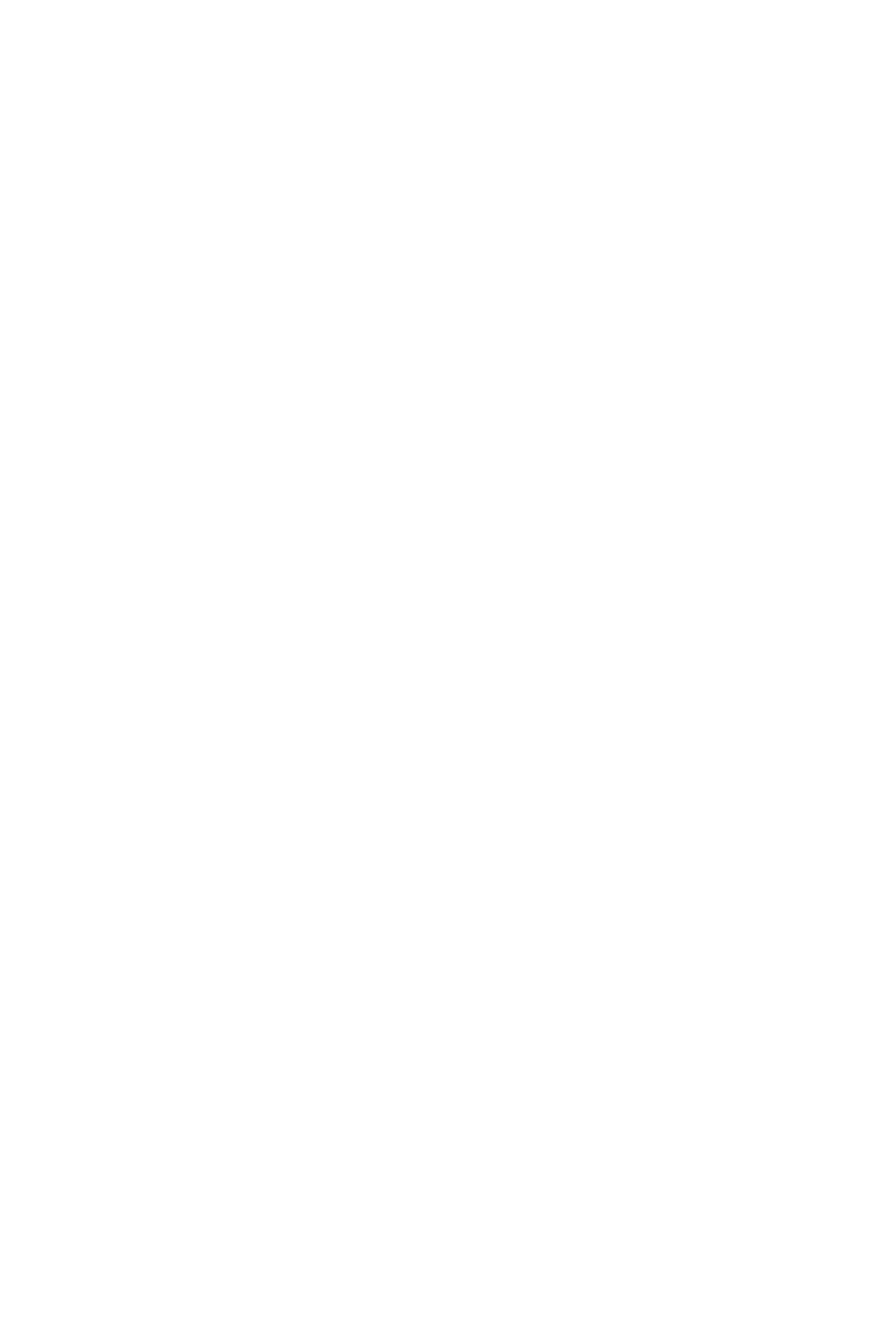

### *Buddha Amitābha*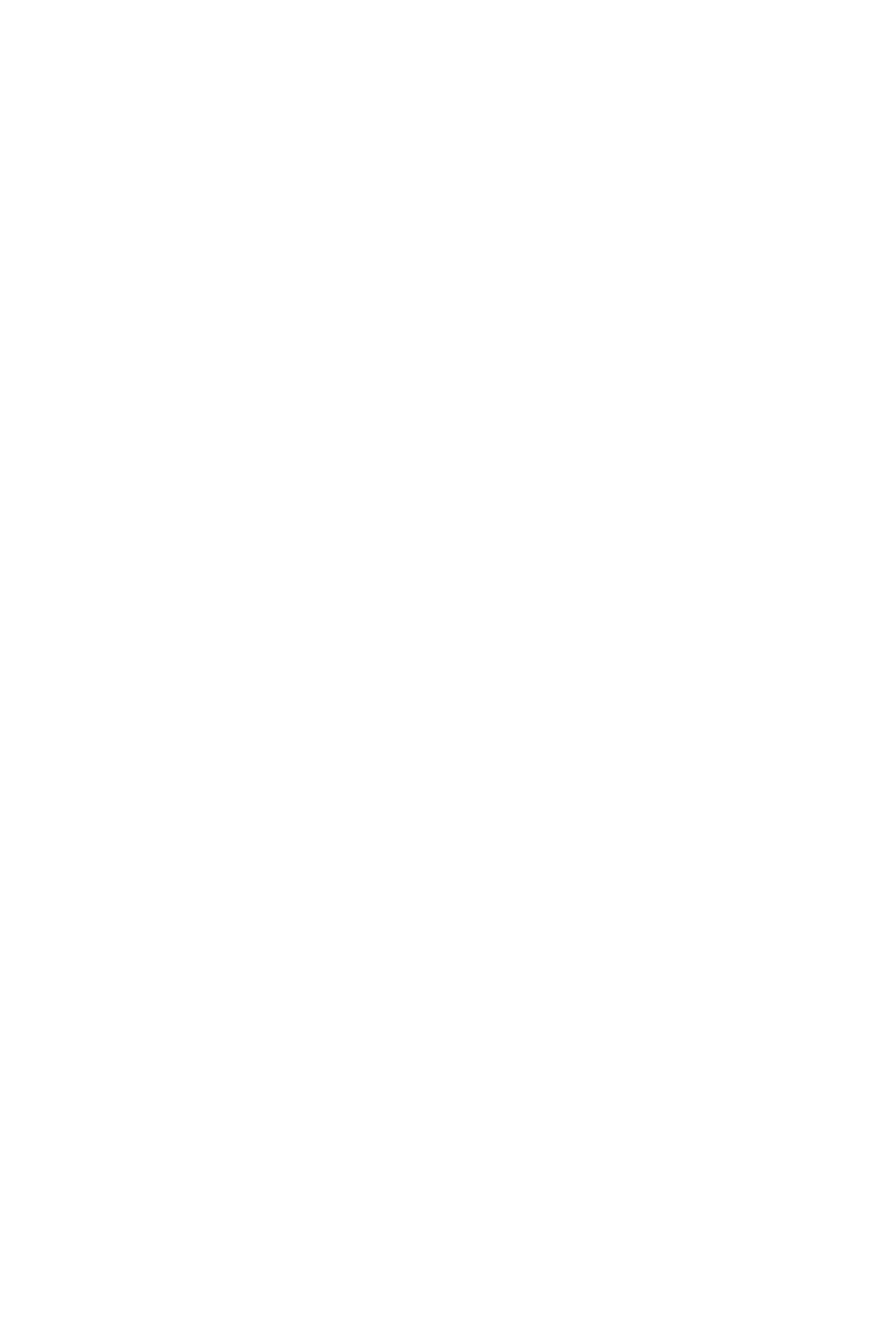The Meditation and Recitation of Amitabha called Uniting with the Pure Land of Sukhāvati

<u>ৼ</u>ৼৄয়ৗঢ়ড়য়ৼঢ়ড়ড়য়৸ঢ়ড়ড়য়৸ড়ড়য়৸ঀৼৼঀৗৼঀৼঀ৸ৼঀ

বর্মজামীত্বস্থা

Namo Amitabhāya

য়ঽয়ড়ৢয়৻ৼৄৼ৾৴ৼয়য়৻ঀৼ৾য়৸৻৸ৼ৻ৼৄৼ৾৴৻৻৻৻৻৸৸ৼয়৾য়৾৸৸৸৻৸ঀ৸৻৸৸৸৸৸ৼ৻৸৸৸৸ৼ৻৸৸৸৸৸৸৸৸৸৸৸৸৸৸৸৸ มส์รุ ผลิต สูร ตุ ผลัส ผลมา

Someone who wishes to practice the Buddha Amitābha should arrange plenty of offering substances in front of an image of the pure land.

য়ৢয়য়ড়ৢ৻য়ড়য়ড়৻৸ৼ৻৸ড়৸

The Visualization of the Objects of Refuge:

য়ৼৼঢ়ৼ৸ৼড়ৼৼ৻৸ৼৼ৻৸ৼ৻৸৸৸ৼঀৼ৸ৼ৻৸ৼ৸ৼ৸ৼ৸ৼ৸ৼ৸৸৸

#### DÜN GYI NAM KHAR LA MA Ö PAG ME PA LA KHOR JANG CHUB SEM PA PAG DU ME PE KOR WA NGÖ SU ZHUG PAR GYUR

In the space in front appears the guru [in the form of] Amitabha, surrounded by an inconceivable [retinue of] bodhisattvas. Thus visualize.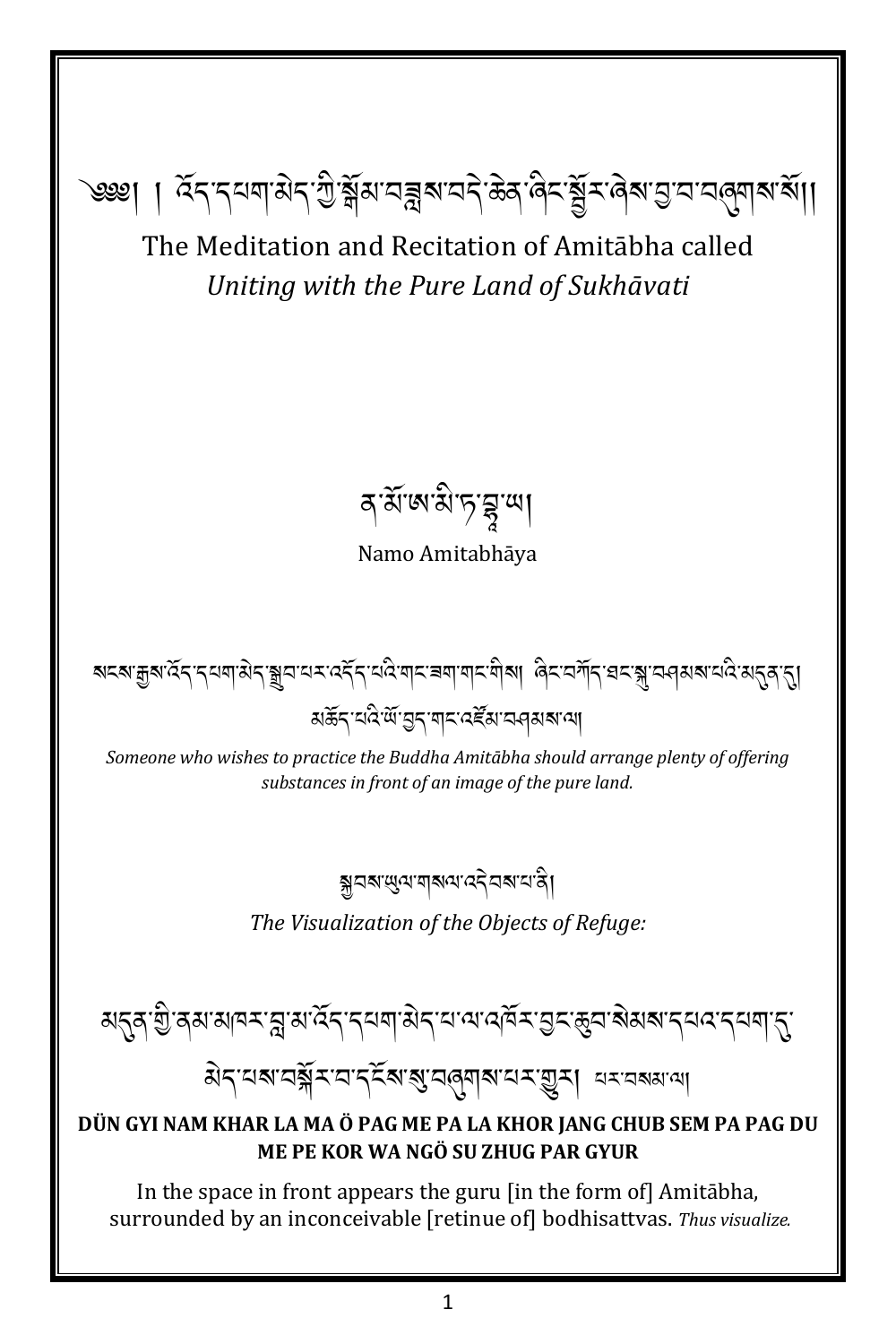ক্সবৰ"ৰ্মমৰানী

Refuge and Bodhichitta:

*डेबायव*.बाञ्चित्रा.रेट.क्सेंचबालीलारे.रेबी.बी.टॅट.रे.क्षूबोबा.चबबोबा.लर्थ.जबी.चर्टैर्य.च.प्र्वेल.च.पु

#### NAMO / KÖN CHOG SUM DANG TSA WA SUM / KYAB NE NAM LA KYAB SU CHI / DRO KÜN SANG GYE LA GÖ CHIR / JANG CHUB CHOG DU SEM KYE DO

Namo! To the Three Jewels and the Three Roots—the places of protection— I go for refuge. In order to establish all beings in buddhahood, I give rise to the mind set on supreme awakening. Recite three times and then [recite:]

The Offering of the Seven-Limbed Prayer of Gathering the Accumulations in the Presence of the Objects of Refuge:

ধ্রিমাঝ'নম্ভ'নুৰ'মাৰ্শ্বম'নৰ্মাৰ'ন'জী। ক্ৰুম'ন'মৰুৰ'নতৰ প্ৰমৰ'তন'মা

<sub>৻</sub>শৰ ৰশ বৃহ অৰু লীত কুৱা আৰু

#### CHOG CHU DÜ SUM ZHUG PA YI / GYAL WA SE CHE THAM CHE LA / KÜN NE DANG WE CHAG TSHAL LO

With sincere faith I pay homage to all the buddhas and bodhisattvas abiding in the ten directions and three times!

ঐ'ৰ্টমা'মনুমা য়ুঁৰ'মম'ম'ন্ৰী ৰেম'ৰৰ'ৰ্ম'ম'ম'ৰ্ম'মাৰ'মা

৴য়৸৻ঽ৾৴ৼঢ়৻৴৾ঀৢ৶৾য়৾৵৻৸৶৸ৼ৻৸৸৾৻৸৸৸৸৸৸৸৸৸৸৸৸৸৸৸৸৸৸৸৸৸৸৸

#### ME TOG DUG PÖ MAR ME DRI / ZHAL ZE RÖL MO LA SOG PA / NGÖ JOR YI KYI TRÜL NE BÜL / PHAG PE'I TSHOG KYI ZHE SU SÖL

I offer flowers, incense, lamps, fragrances, food, music, and the like, actually arranged and mentally created. Supreme gathering, please accept them!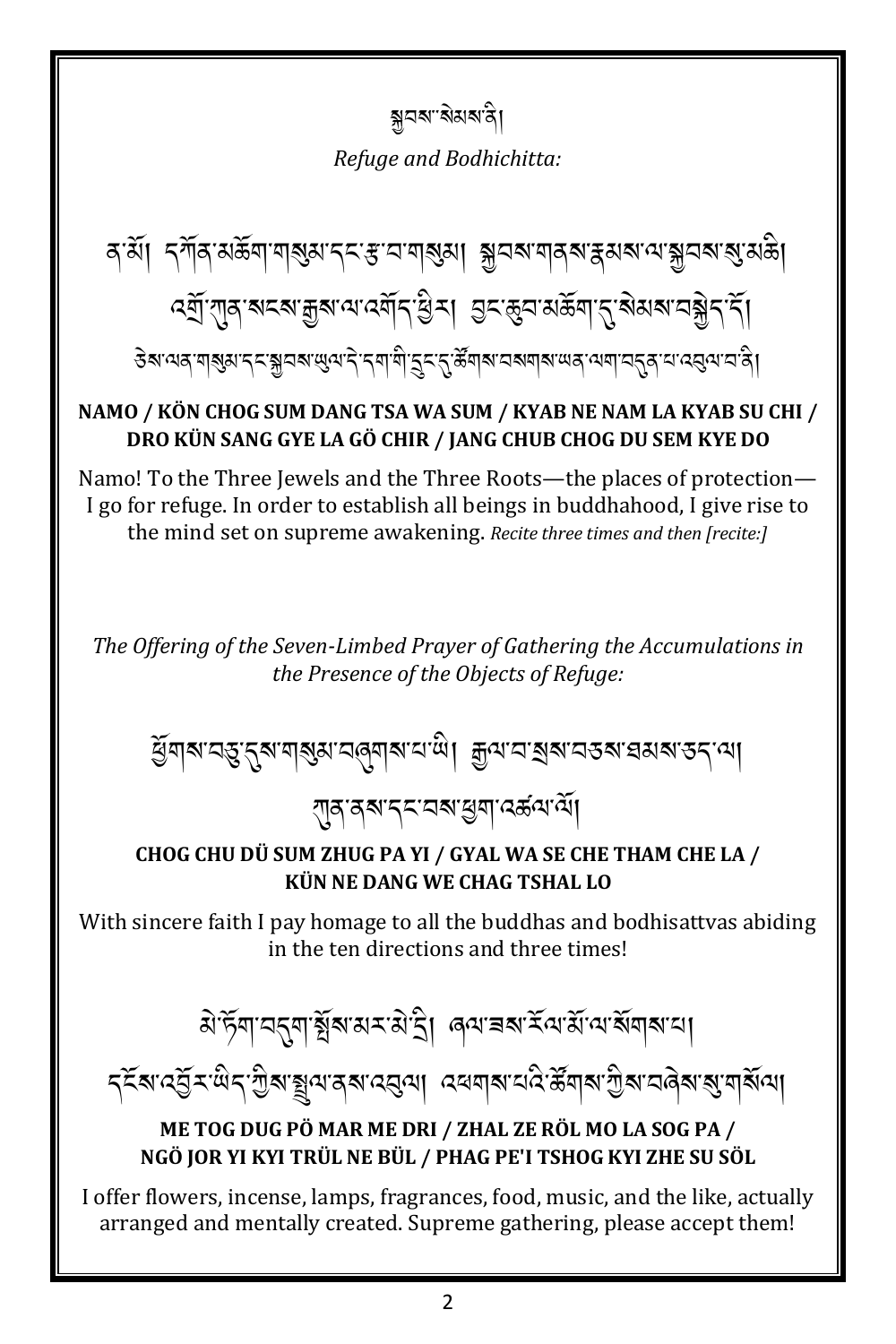ইমামস্টেন্স্মন্দ্ব্বিত্ৰমা মিন্মীত্ৰস্থাৰ স্বাস্থা

য়য়য়ৼঀৢ৻ড়ৢ৾ঀ৻য়ৢৼ৶ৼঀৼ৻য়৾ৼ৻ৼ৻ড়৸৸য়৸৸৸৸৸৸৸৸৸৸৸৸৸৸৸৸৸৸৸

#### THOG MA ME NE DA TA'I BAR / MI GE CHU DANG TSHAM ME NGA / SEM NI NYÖN MONG WANG GYUR PE'I / DIG PA THAM CHE SHAG PAR GYI

I confess all evil deeds, the ten non-virtues, and five acts without interval [that I have committed,] overpowered by mental afflictions, since beginningless time until now.

ওপ্ৰয়ে হয় আৰু প্ৰয়াৰ পৰা প্ৰয়োগ বুলি প্ৰয়ো

ह्रूया व्युत्राद्यो व उद्यव्यवाद्या वर्षे द्वावयवादी वदवाली उदा

#### NYEN THÖ RANG GYAL JANG CHUB SEM / SO SÖ KYE WO LA SOG PE / DÜ SUM GE WA CHI SAG PA / SÖ NAM LA NI DAG YI RANG

I rejoice in the merit, all the virtue accumulated in the three times, by the śhrāvakas, pratyekabuddhas, bodhisattvas, ordinary beings, and the like.

য়য়য়ৼঽঀৼঀয়৸য়ৣ৾ঢ়৸ড়৸৸৸৸৸৸৸৸৸৸৸৸৸৸৸৸৸৸

ङे ह्रूद: झुद:सेंद: चेबा'य'खे। ऊॅंबां ग्रु: 'यॉय्य ब्रॅंबा' द्रांबार्बाया

#### SEM CHEN NAM KYI SAM PA DANG / LO YI JE DRAG JI TA WAR / CHE CHUNG THÜN MONG THEG PA YI / CHÖ KYI KHOR LO KOR DU SÖL

Please turn the wheel of the Dharma of the greater and lesser vehicles, [and the teachings] common [to both,] according to the aspirations and diverse mental capacities of sentient beings.

ক্ষিমঘাই খ্ৰীন্মাৰ্শ্বনামৰ মুদ্ৰামী বন্দৰ মুনাৰা ইন্দ্ৰীৰা

#### KHOR WA JI SI MA TONG BAR / NYA NGEN MI DA THUG JE YI/ DUG NGEL GYA TSHOR JING WA YI / SEM CHEN NAM LA ZIG SU SÖL

Until samsāra is emptied, do not pass into nirvāna but compassionately look upon sentient beings drowning in the ocean of suffering.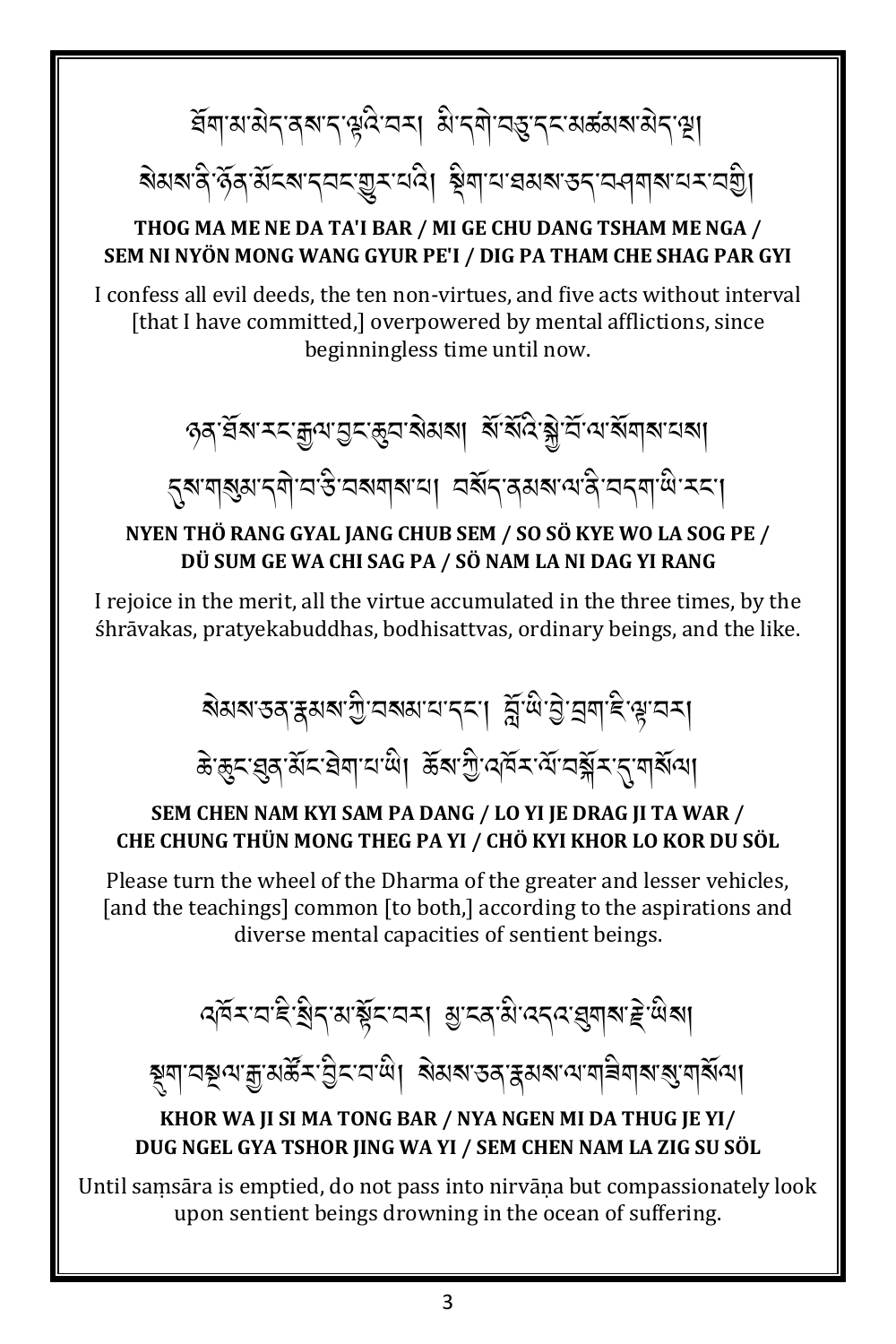নব্যাণী নৰ্থবৰেমৰ উদ্ৰম্যাৰ না। মনৰ উদ্ভিদ শ্ৰুম জুম জুম বৰা

देदसिरक्षे सेवाबादसिंघाले। दर्देवायदे दयवातु यदवा सुराउँवा उबाह्यवादबा

#### DAG GI SÖ NAM CHI SAG PA / THAM CHE JANG CHUB GYUR GYUR NE/ RING POR MI THOG DRO WA YI / DREN PE'I PAL DU DAG GYUR CHIG

May all the merit I have accumulated become the cause of awakening, and may I soon become a glorious guide of beings. Thus offer.

ढ़ऀ॔ॺऻॺॱढ़ॎ॓ॸॱॾॖॖॖॖॴख़ॱॸॸॱॴख़ॴख़ॴख़ॷॷॷॴख़ॷॎॱख़ॷ क्ष्दाशेदाववैदे ब्रुंञ्जेबायमञ्जूषा यमवन्नाया

#### TSHOG ZHING NAM RANG LA THIM PE DAG DANG SEM CHEN KÜN GYI GYÜ LA TSHE ME ZHI'I LO KYE PAR GYUR

*Think:* The field of accumulation dissolves into me. Thus the mind of the four immeasurables has arisen within the mind streams of myself and all sentient beings.

য়য়য়ৼঽৼঢ়ৼ৻ৼ৾ৼৼড়৶ড়ৗৼ৻ড়য়৾য়য়ড়৸ৼড়ড়৻ড়৸ৼৼড়ড়৸ড়ৼৼ৻য়

### নব'ৰব'ৰুমাৰ্থে'ৰেন্ত্ৰৰ'ৰিব'। বদুৰ'ৰ্শ্পৰাজ্ঞৰ'ৰ্শ্মৰ'মান্ত্ৰৰ'ৰী ৰুমন্ত্ৰইৰি SEM CHEN DE DANG DEN GYUR CHIG / DUG NGAL KÜN DANG DRAL WAR SHOG/

# DE DANG TAG DU MI DRAL ZHING / TANG NYOM CHEN POR NE GYUR CHIG

May [all] sentient beings have happiness. May they be free from all suffering. May they never be separate from happiness. May they abide in great equanimity. Thus recite.

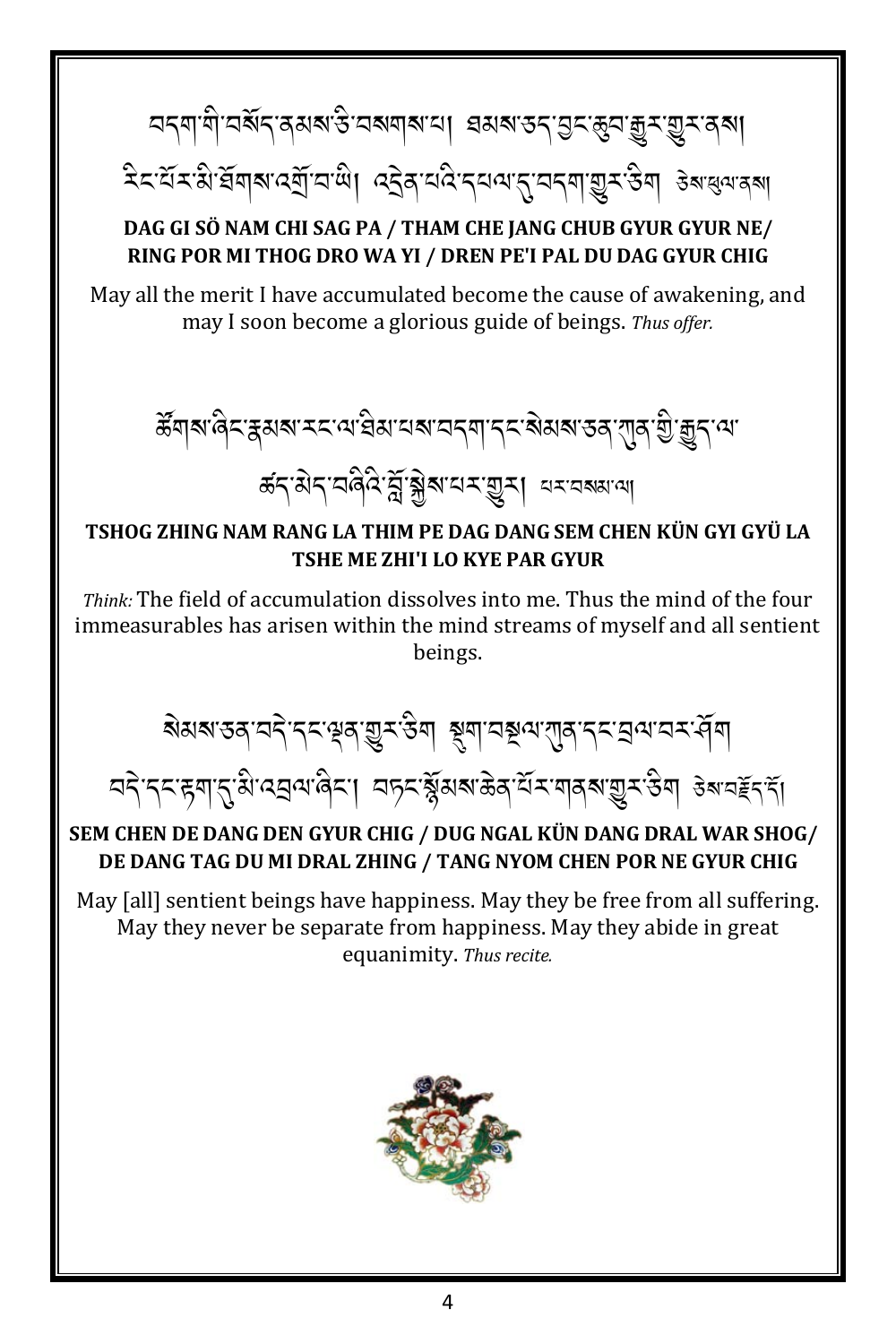*ร*รัฐ ตุสิชิ รุส สุสัมรายสิ

The Main Part: Visualization of the Yidam:

৩খ। আ স্থুন'ষ্ট্ৰন'ন্নক্ৰ'ৰ্ক্কৰ'য়া্ন'মন'ন্নৰ্ন্ন'ৰ্ক্কন'। য়ৼৢয়৶য়ড়৻ৼৼৼৼ৻ড়ঀ৻য়ৼঀ৻ৼ৻৻ঀৣৼ৻ৼ৻ৼ৻ঀ৻

#### A / NANG SI KHOR DE CHÖ KÜN RANG ZHIN TONG / MA TOG KHOR WAR THRÜL NAM NYON RE MONG

A, appearance and existence, all phenomena of samsāra and nirvāna, are empty by nature. Not realizing this, how afflicted are deluded beings in samsāra!

*भूँ*दणबल् श्लैद हे बुदल्ह्या हव्य अन्दबन्धी **মহামিত্ৰাইজুল্লাৰ প্ৰতিষ্**ঠা বিদ্যালয় কৰি কৰি বিদ্যা

#### TONG SAL NYING JE ZUNG JUG TSAL DANG NI / **RANG RIG HRI YIG KAR PO YONG GYUR LE**

My own awareness [appears as] a white HRI-the manifestation of unified emptiness, clarity, and compassion.

<u>यदञ्जदेश्वद् रद्ददञ्जदञ्जलस्य बन्ना</u>

*෧*ॺॱॺऻड़ऀॺॱॖॷॺॱय़ॺऀॱॿॺॱॺॗॸॱय़ॸॱ॒ऄ॒ॸॱढ़ड़ऀॺऻ

#### PE DE'I DEN DU RANG NYI CHEN RE ZIG / ZHAL CHIG CHAG ZHI THAL JAR PE THRENG DZIN

[The HRI] transforms into myself [appearing as] Chenrezig [seated] upon a cushion of lotus and moon. [I have] one face and four arms; two are joined [at the heart and the other two] hold a lotus and garland.

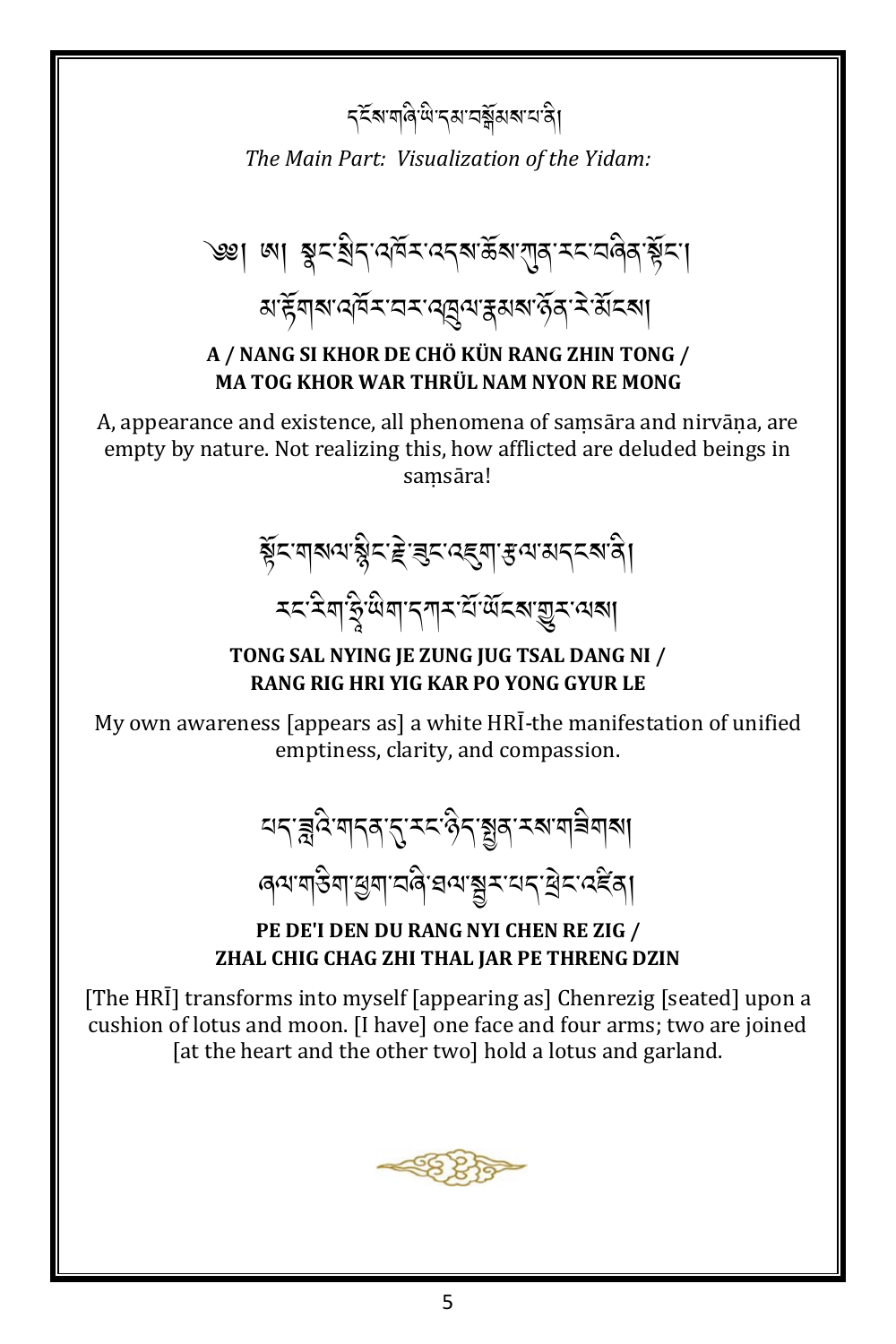ৰি ৰিম্ভৰুমৰ মন্ত্ৰি কৰাৰ স্বৰ মিম্পুৰি কৰা

# য়য়ঀৼঀৡ৻ঽড়ৼ৻ড়৸য়ৣ৾৻<sub>৸</sub>য়ৗৼড়৻ড়য়৶

#### ZHI ZHING JAM PE'I NYAM CHEN LONG KÜ CHE / KU ME PEME'I NANG NUB KYIL TRUNG ZHUG

Peaceful and with loving countenance, [I am dressed in] the garments of a sambhogakāya [buddha]. Sitting in cross-legged posture, my lower body is enfolded in a lotus.

য়ৼড়৻য়ৣ<sub>৾</sub>ড়৸ড়৸ড়ৼৼঢ়৻৾৾ৼঢ়ঢ়৸ড়৻ড়৾ৼৼ৻য় ङ्गुलिया तथर संख्या बेरारवादवर वया

#### DÜN GYI NAM KHAR PE DE'I DEN TENG DU / **HRI YIG MAR PO Ö ZER RAB BAR WE**

In the space in front, upon a seat of lotus and moon, [appears] a red HRI gleaming with light.

*ୱି* गब चङ्छे बदब मुब चुद बेसब सक्ने बाद मुबा

য়৾৾ৣঀ৾ৼঀৼৣ৾ঀৼ৸য়ঀৢৼড়য়ৼ৻ড়৻৸ড়ৢ৸

CHOG CHÜ SANG GYE IANG SEM NYE PAR IE / KHYEN TSE NÜ THU DÜ NE HRI LA THIM

[The light radiates,] pleasing the buddhas and bodhisattvas of the ten directions and gathering [their] knowledge, love, and power. [The light then] dissolves back into the HRI.

য়ৢ৲<sup>৻</sup>ড়ৼ৻ঽৼৼয়য়য়ৼৢয়ৼঢ়৸ড়৻ড়ড়য়

য়য়য়ৼড়ঀ৻৸য়ৼৢয়ৼৼঀঀঀৗ৻৻ৼ৻৸ৼ৻৸য়৸ড়য়৸৻য়

#### LAR YANG Ö ZER RIG DRUG NE SU THRÖ / SEM CHEN LE NANG DAG DZIN BAG CHAG IANG

Again light rays radiate to the six realms, purifying the karmic visions, self-grasping, and habitual imprints of sentient beings.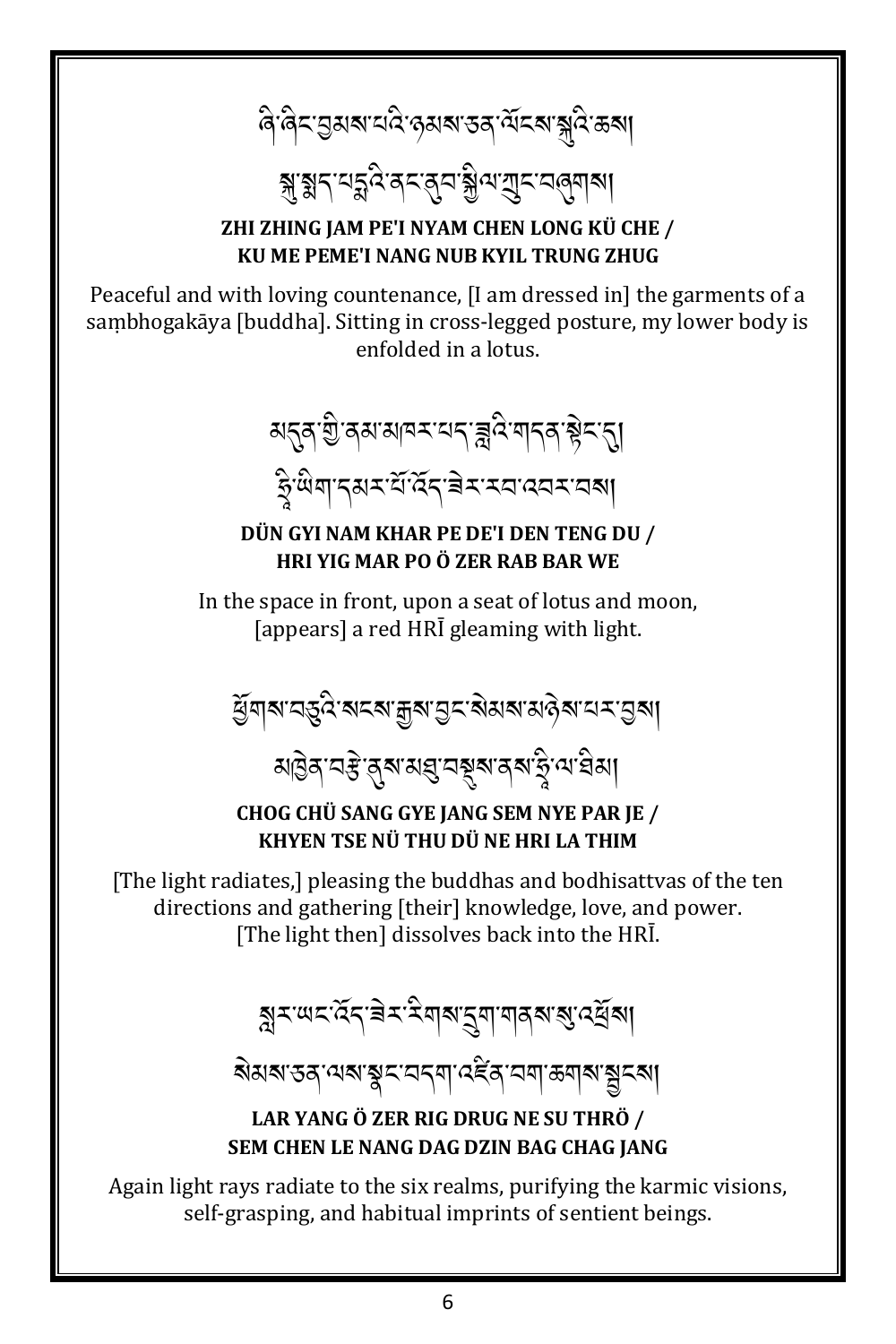ढ़ॕॸॱॿॆॸॱक़ॗ॔ॸॱढ़ॸॣॺॱक़ॗऀॱऀॺऀॺऻॱॺऻॿॺॱढ़ॿॗॸॱय़ऻ

*ঽ*ॺॖॕॱয়ঽৼয়ৣয়য়ৼয়ড়য়৸ৼৼৼৼড়৸ৼ৻ৼঀৼ৸ৼড়৸

#### ÖZER TSHUR DÜ HRI YIG NE GYUR WA / DRO WE'I KYAB CHOG SANG GYE Ö PAG ME

The light gathers back and the HRI transforms into the supreme protector of beings, Buddha Amitabha.

$$
\textit{small} \textit{small} \textit{small} \textit{small} \textit{small} \textit{small} \textit{small} \textit{small} \textit{small} \textit{small} \textit{small} \textit{small} \textit{small} \textit{small} \textit{small} \textit{small} \textit{small} \textit{small} \textit{small} \textit{small} \textit{small} \textit{small} \textit{small} \textit{small} \textit{small} \textit{small} \textit{small} \textit{small} \textit{small} \textit{small} \textit{small} \textit{small} \textit{small} \textit{small} \textit{small} \textit{small} \textit{small} \textit{small} \textit{small} \textit{small} \textit{small} \textit{small} \textit{small} \textit{small} \textit{small} \textit{small} \textit{small} \textit{small} \textit{small} \textit{small} \textit{small} \textit{small} \textit{small} \textit{small} \textit{small} \textit{small} \textit{small} \textit{small} \textit{small} \textit{small} \textit{small} \textit{small} \textit{small} \textit{small} \textit{small} \textit{small} \textit{small} \textit{small} \textit{small} \textit{small} \textit{small} \textit{small} \textit{small} \textit{small} \textit{small} \textit{small} \textit{small} \textit{small} \textit{small} \textit{small} \textit{small} \textit{small} \textit{small} \textit{small} \textit{small} \textit{small} \textit{small} \textit{small} \textit{small} \textit{small} \textit{small} \textit{small} \textit{small} \textit{small} \textit{small} \textit{small} \textit{small} \textit{small} \textit{small} \textit{small} \textit{small} \textit{small} \textit{small} \textit{small} \textit{small} \textit{small} \textit{small} \textit{small} \textit{small} \textit{small} \textit{small} \textit{small} \textit{small} \textit{small} \textit{small} \textit{small} \textit{small} \textit{small} \textit{small} \textit{small} \textit{small} \textit{small} \textit{small} \textit{small} \textit{small} \textit{small} \textit
$$

ৠৢৼৼঽৗঀৼ৻ৼৢৼৄৢৼৄৼৄৼৄৼৄৼৢৼ৻৸য়৸ৼঀৼ৻৸৸৸ৼঀ৸ৼঀৢ৻৸৻৸ৼ৻ড়৸৻৸৻

#### MAR SAL PEMA RA GE'I HLÜN PO TAR / ZHAL CHIG CHAG NYI NYAM ZHAG HLUNG ZE DZIN / CHÖ GÖ NAM SUM SÖL ZHING KYIL TRUNG ZHUG

He is bright red like a mountain of rubies, with one face and two arms in equipoise mudrā holding a begging bowl. He is garbed in the three Dharma robes and sits in cross-legged posture.

য়৸য়ৼ৻ড়৸য়ঀৗৢয়৻ৼয়ৗৢ৻৸৻ৼয়ৗ৻ঀয়৾য়য়য়

য়ৼয়ৼয়ৣয়ৼয়ৣঀৼড়ৢ৾ৼঀৼঀ৻ড়ৢৼ৻ড়ঀৼ৻ড়৻৸

#### THUG JE'I CHEN GYI DRO LA TAG TU ZIG / SANG GYE KÜN GYI DAG NYI CHEN POR SAL

Ceaselessly looking upon beings with eyes of compassion, he appears as the great embodiment of all buddhas.

दे শ্রমান স্বার্থে বের বার্ম সর্জনা মুদ্র মহা নবিমান। কমানস্তিনা রিমান বিষা নবিমান বা

*ॸ*ग़ॸॱढ़ॾऀढ़ऻॱॸज़ॸॱय़ॱऀॸऀढ़ॱऄढ़ॱक़ॗढ़ॱॶढ़ॱय़ढ़ॆॸॺॱॺॢय़ॺॱय़ख़ॣॺऻॺऻ

#### DE YI YE SU PHAG CHOG CHEN RE ZIG / ZHAL CHIG CHAG NYI YÖN PE PE KAR DZIN / KAR PÖ RIN CHEN GYEN CHEN ZHENG TAB ZHUG

On his right is the noble supreme Chenrezig, with one face and two arms, holding a white lotus with the left [hand.] White and adorned with jewels, he stands upright.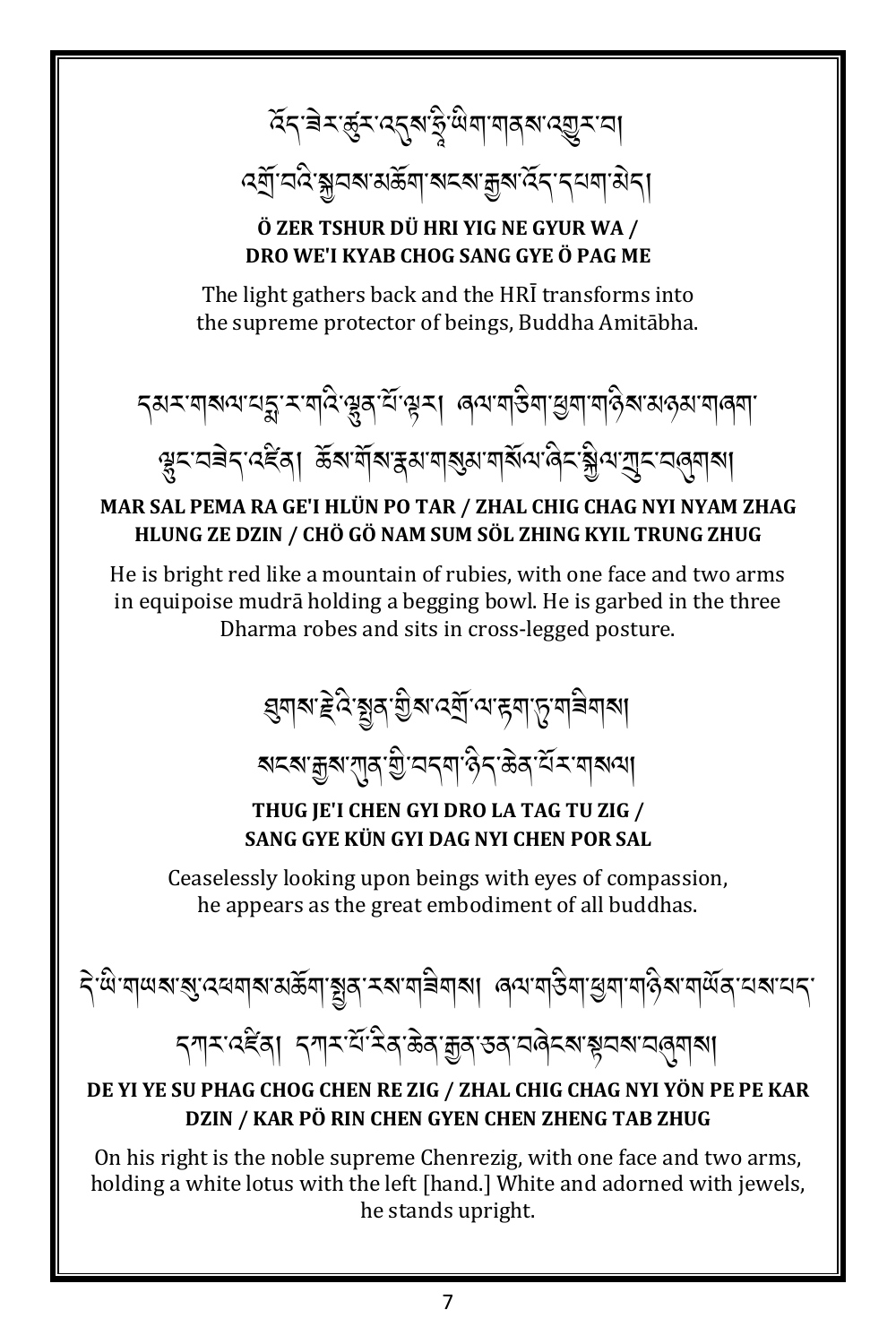ই ই'বইব। য়ুঁৰ'শীমিৰ'উৰ'ব্ৰুৰ'তৰ'মণ্ট্ৰম'য়ুমম'মন্ত্ৰামা

#### TSO WÖ YÖN DU GYAL SE THU CHEN THOB / ZHAL CHIG CHAG NYI YÖN PE DOR IE DZIN / NGÖN PO RIN CHEN GYEN CHEN ZHENG TAB ZHUG

To the left of the lord is the bodhisattva Vajrapāṇi, with one face and two arms, holding a vajra in the left [hand.] Blue and adorned with jewels, he stands upright.

ঐৰ্যন্তুমৰ মানুষ্টাৰ্য কৰি আৰু বিদ্যালয়ৰ বি

য়৳ৼৼ৻ৼ৸ঀৼ৸ৼ৸ঀয়৸ৼ৻ৼ৻

#### KHOR DU JANG SEM GEN DÜN TSHOG KYI KOR / TSO WÖ NE SUM DRU SUM TSHEN PA LE

They are surrounded by an assembly of bodhisattvas. The three places of the principal lord are marked with the three syllables.

#### Ö ZER KAR MAR THING SUM CHOG CHU DANG / KHYE PAR DE WA CHEN GYI ZHING DU THRÖ

From [the syllables] white, red, and blue light radiates to the ten directions, and in particular to the pure land of Sukhāvati.

য়ৢৼয়য়ঽ৻ঀ৾ঽৼৼঽয়ৼৢয়য়ৼঀয়ড়ৢঀৼয়ৣঀ৾৻ঀৢ

য়ৼ৻ড়ৢৢৢ৸৻ড়ৢ৴৻৸৻য়৾ঀৼ৻ড়ৼৢৼ৻য়ঀ৾ৼয়ৼঢ়ঀৗৼ৻৸য়ড়৸ৼৢ৻৸৻৸৻৸৸৸৸

#### NANG THA KHOR CHE THUG DAM GYÜ KÜL TE / **KE CHIG NYI LA NE DIR CHEN DRANG GYUR**

invoking the heart pledge of Amitabha and his retinue, who then instantly appear at this place. Burn incense and play instruments.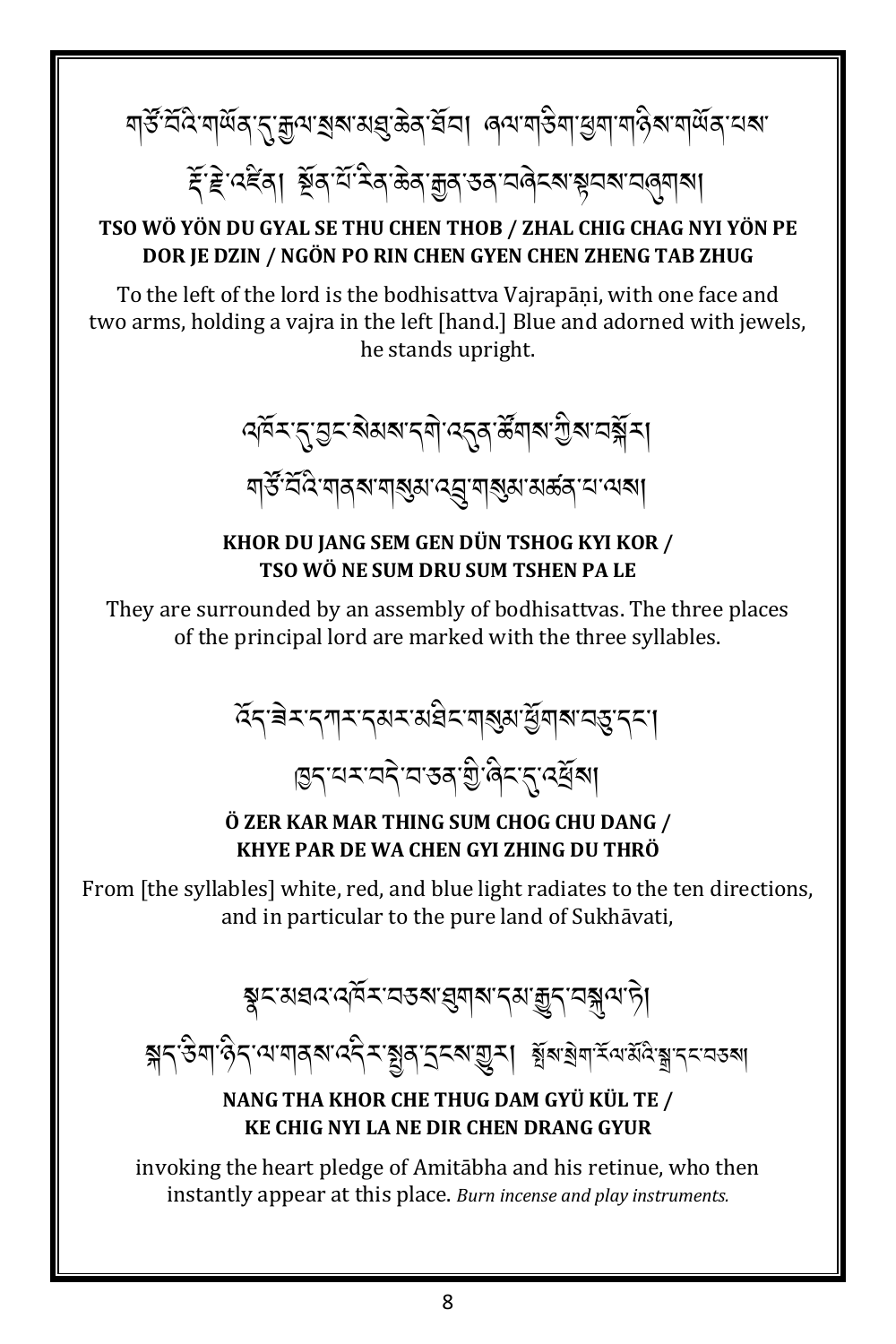#### HUNG / RANG RIG KA DAG DE CHEN ZHING KHAM NE / **RANG DANG HLÜN DRUB NANG THA KHOR DANG CHE**

Hūm, in the great bliss sphere of my own primordially pure awareness [abides] Amitabha and retinue [as] the naturally present innate radiance.

<u> बार्देन वहा दयाङ्कर्याला सेवा रत्रिमाञ्रमा अस्ति अधिकार्यम् पुरुष्ये प्रीमाञ्च्या</u> ণাৰ্ণৰাত্মীস্কা মিৰামন্ত্ৰী বিশেষ প্ৰস্কাৰ প্ৰয়ো

#### DÖ NE DAM TSHIG YE SHE YER ME KYANG / TSE CHEN THUG JE'I LONG NE ZUG KYI KUR / MÖ PE'I LO DANG TSHAM PAR NAM RÖL TE

From the beginning the samaya [being] and wisdom [being] are one, vet your form manifests from the expanse of great love and compassion in accordance with the mental inclinations [of beings.]

ह्मे< तु । दबाङ्गयाद्युत्पादमॅराददे दरायाद्रैबाठ्यदावलुबाबा

#### THUG DAM WANG GI NE DIR SHEG NE KYANG / NA TSHOG PEMA DA WE'I DEN TENG DU / DAM TSHIG KYIL KHOR DI DANG NYI ME ZHUG

Following your heart pledge, come here to this place and be seated, indivisibly from the mandala [of the] samaya [being.]

জুঁজগুউ়ন্দৰান্দ্ৰ সমৰ্থিকা আৰু বিষ্টুদুৰ পূৰ্ব কৰা

#### OM AMIDHEVA SAPARIVARA VAJRA SAMAYA JA / JA HŪM BAM HO / SAMAYA TISTHA HLAN

<u>য়ড়৾য়ড়৶ঢ়ৗৼ৻ৼ</u>ৣৼ৻ৼৢয়৸ৼ৸ড়ড়ৢ৻৸ৼ৻ৼ৸ৼ৻৸৶৸

Supplicating thus, think that Amitābha and retinue actually come from Sukhāvati and merge non-dually, like water pouring into water, with you, the visualized samaya being.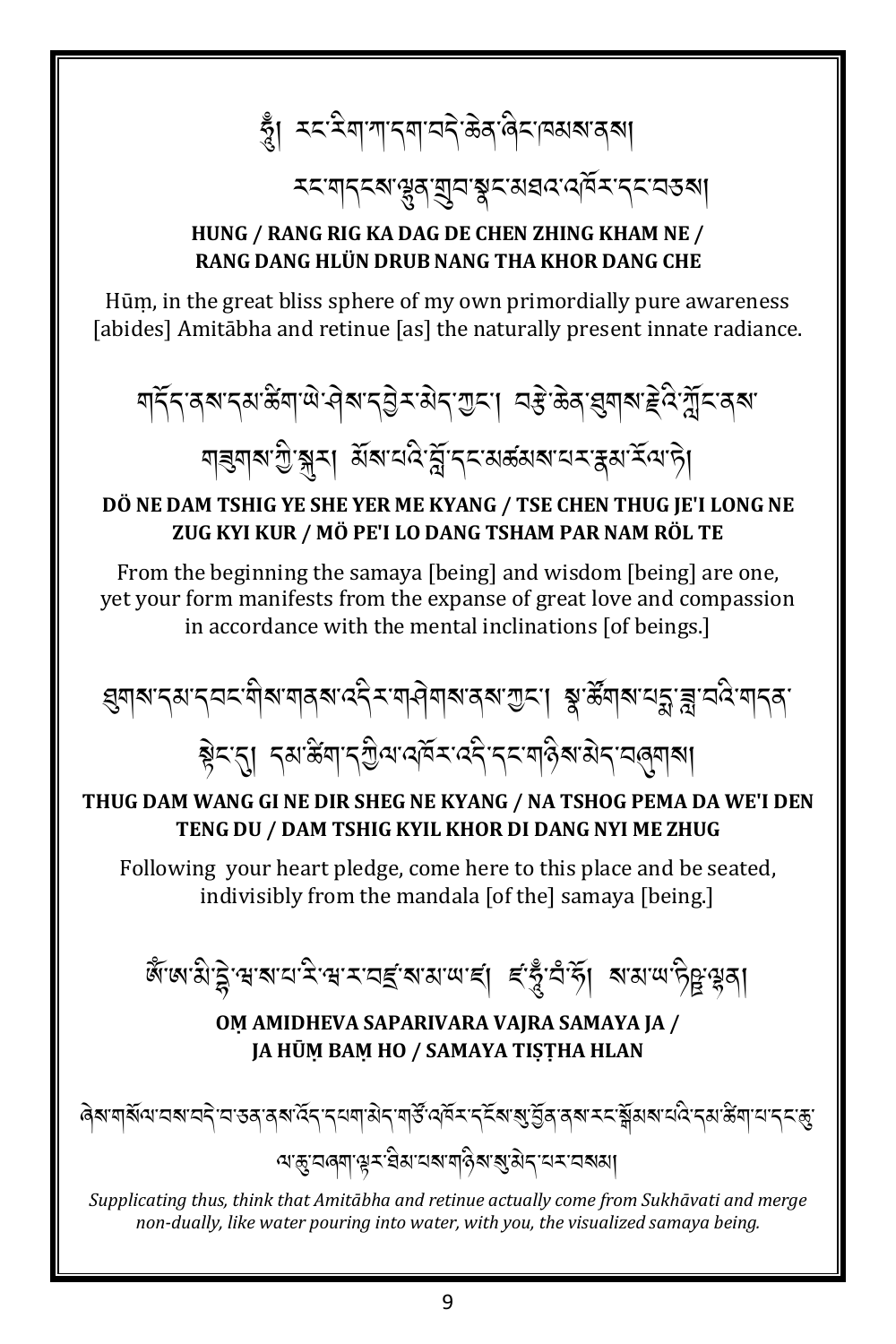য়র্ক্রন'য'ট্রিস্ক্লবম'ৰী।

Blessing the Offerings:

হ'থাঁ'বি। জৈজে'ত্ম অৰ'মৰ্থা

RAM YAM KHAM / OM Ā HŪM [Recite] three times.

## জ্ঞান নিশ্ন বন্ধ ৰাজ্যৰ জনাত দুৰ্বীৰ্থ ন

ধ্যু শ্ৰহ্ৰ, স্নীমে, প্ৰাৰ্থ প্ৰাৰ্থ প্ৰাৰ্থ প্ৰাৰ্থ স্নীৰ স্নীৰ স্নীৰ প্ৰাৰ্থ

#### OM SARVA VI PURA PURA SURA SURA AVARTE BHYE SVĀHĀ / OM VAJRA SPHARANA KHAM

[Reciting] thus three times bless [the offerings.]

द′9ेरॱर्ड्सेन्′यनुत्'न्न्द्र्'दर्न्स्'सॅब्'भ्'यगु'सेब'ङ्ब'ह्वाब'बॅगब'सऊॅन्'ङ्ब'न्यग्'प्तुःसेन्'र्वेगब'सेन्द्रसङ्ब *ঽ৾<sup>৻</sup>ঽ৾ॱ*ঀয়৾৾*য়ৣ৲৻ঽ৾ঀৼঀয়৾ঀ৾য়ৢয়ৼয়৸য়য়৾য়ৣয়ৼয়ড়য়*৻য়৸ৼঢ়৸ৼঢ়ঢ়ঢ়৸ৼঢ়৸৸৸

Visualize making offerings: from the heart of yourself, visualized as the Great Compassionate One, inconceivable offering goddesses emanate, holding inconceivable offering substances, such as the seven offerings, the five sense pleasures, the auspicious substances, symbols, and so forth, and from each of these offering substances unimaginable [offering] clouds of everything desirable emerae.

> <u>ब्</u>लेत् चंद्रे रूट चलेत् क्रुय चंद्रे लव्ण ह्रु दसुत्या *ঽ*ঀৗ৾<sup>৻</sup>৻ঀৗৢঀ৾*৻ঽ*ঀৣঽ৾ৼয়৻য়ঀ৶য়ঀয়৻য়৸৻ৼঀৗ৻

#### HRI / YEN LAG GYE DANG DEN PE'I CHÖ YÖN DI / JIN PE'I RANG ZHIN GYAL WE'I ZHAL DU BÜL / DRO KÜN JOR PA PHÜN SUM TSHOG GYUR CHIG

HRI, I offer this water endowed with eight attributes, with the nature of generosity, to the mouths of the Victorious Ones. May there be perfect fortune for all beings!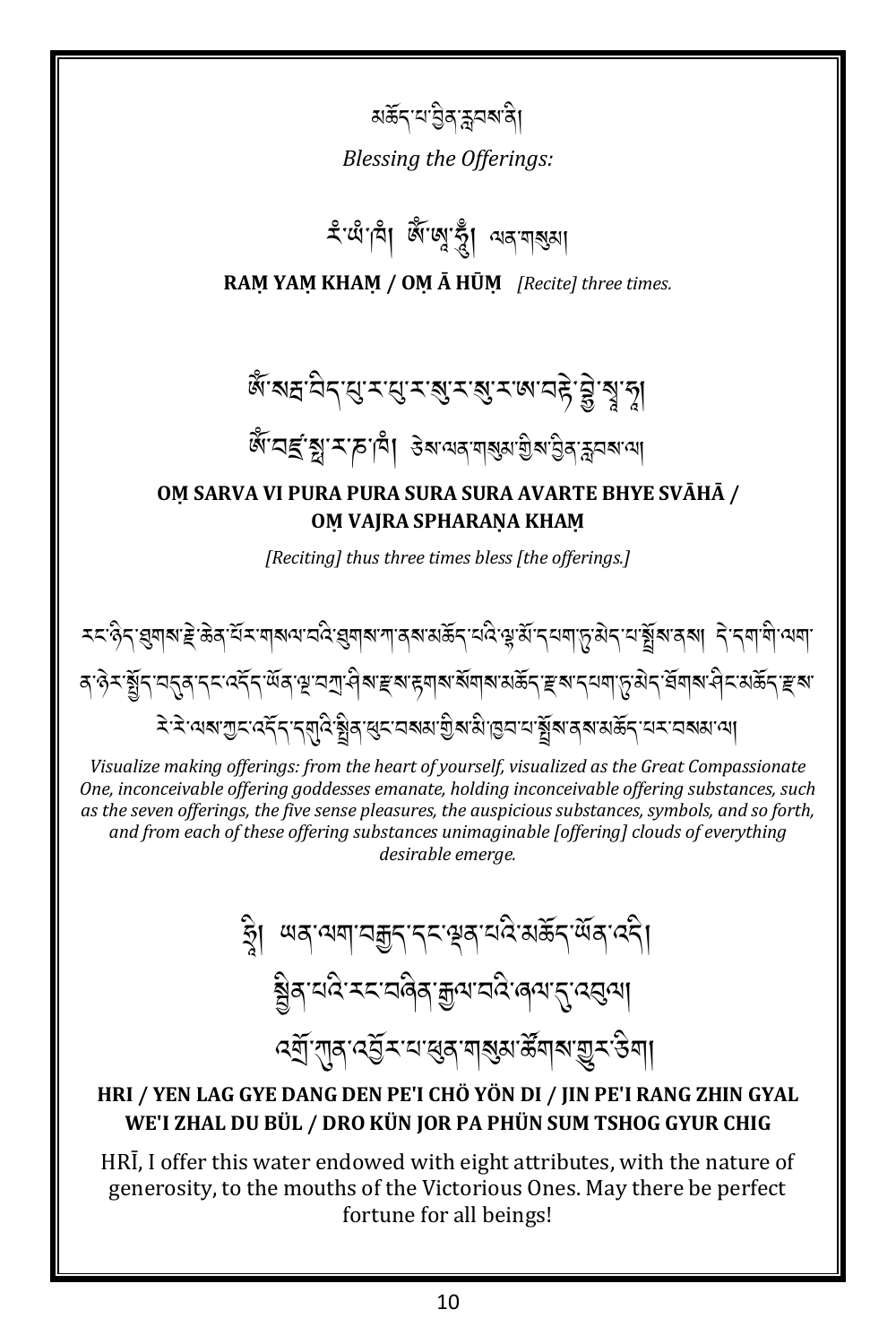ॸॸ**ॺॱ**य़ॺऀॺॱॺॢॕॺॱऄॸॱ<sup>ऴ</sup>ॸॱढ़ॕॸॱढ़य़ॺॱय़ॺऀॺॱढ़ॸऀॗ ङ्ग्याविद्यास्त्रायविदाङ्ग्रन्थायदिः ब्**यबाद्**तद्वया 

#### DANG SIL NYOG ME YI 'ONG ZHAB SIL DI / TSÜL THRIM RANG ZHIN GYAL WE'I ZHAB DU BÜL / DRO KÜN SI PE'I DUNG WA CHIL GYUR CHIG

I offer this foot-cleansing water—clear, cool, pristine, and exquisite and with the nature of morality-to the feet of the Victorious Ones. May all beings escape from the misery of existence!

> ৠৼয়য়৾ড়য়ৠয়য়য়ঢ়ড়য়ৼঢ়৻ড়<mark>৻</mark> <u> বৰ্ষ</u>ন বৰ্ত্ত সমান্ত্ৰী আৰু বিভিন্ন বিভিন্ন বিভিন্ন বিভিন্ন বিভিন্ন বিভিন্ন বিভিন্ন বিভিন্ন বিভিন্ন বিভিন্ন ব

#### HLA DZE ME TOG NA TSOG DZE PA DI / ZÖ PE'I RANG ZHIN GYAL WE'I CHEN LA BÜL / DRO KÜN THO RI YÖN TEN DÜN DEN SHOG

I offer various beautiful celestial flowers that have the nature of patience to the eyes of the Victorious Ones. May all beings be endowed with the seven attributes of the higher realms!

> ড়ঌ৻ৠ৶য়ৼড়ৼ৻ৼৣৼ৻ৼৣৼ৻ৼৢ৻ৼ৻ৼ৻ৼ৻৸৻ৼ৻৸৻ৼ৻৸ नईन त्युब रत्यवैव क्रुय वर्दन बला तत्र <u>द्भ</u>ीं शुव श्रेद चंद्रे दऊैद वश्य में बाय वर सेंग

#### HLEN KYE JAR JUNG DRI CHOG DUG PÖ DI / TSÖN DRÜ RANG ZHIN GYAL WE'I SHANG LA BÜL / DRO KÜN SI PE'I CHING LE DRÖL WAR SHOG

I offer this sweet-smelling naturally blended incense that has the nature of diligence to the noses of the Victorious Ones. May all beings become free from the bonds of existence!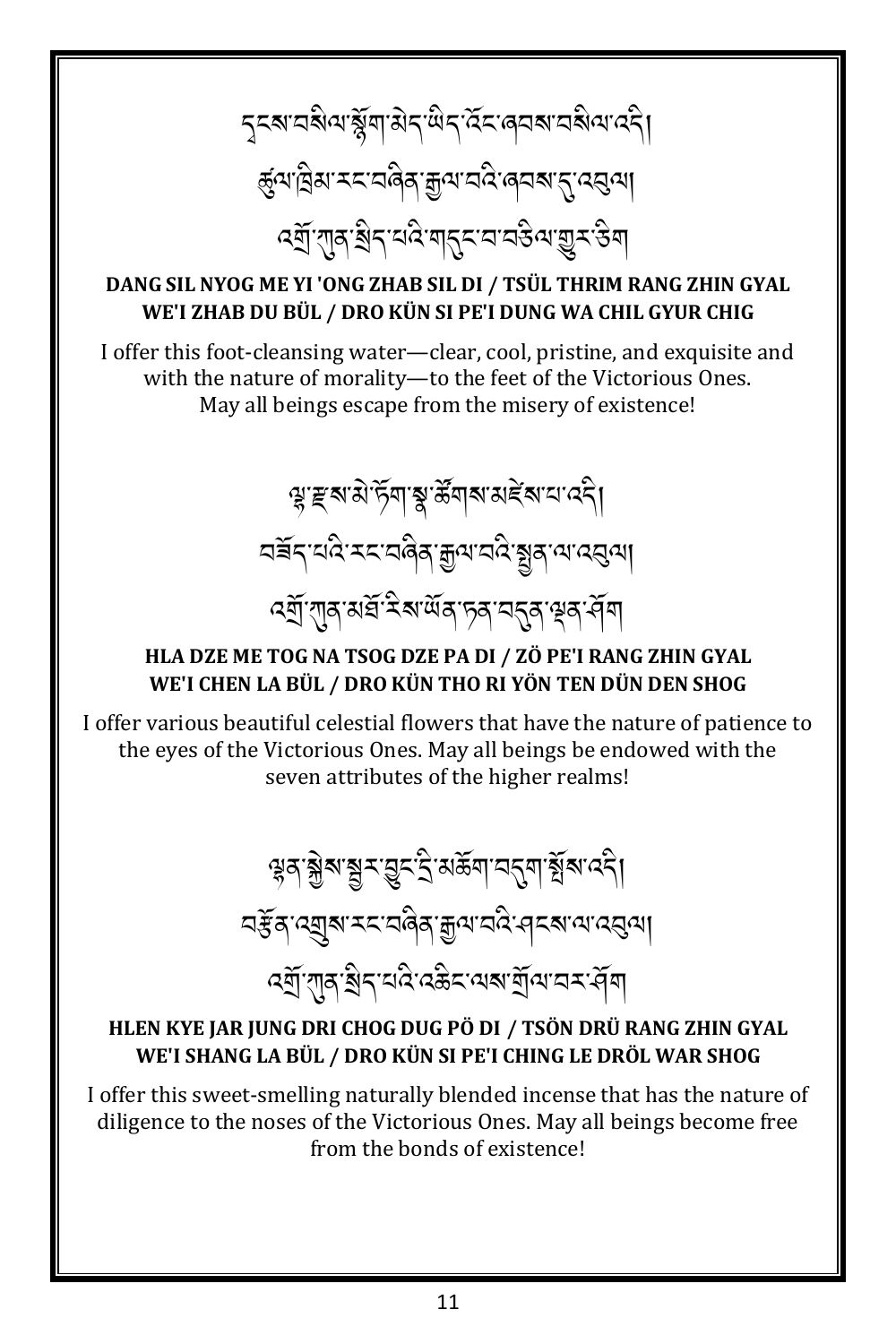द्या राव वह या चे से स्वालय में बा

#### SAL ZHING NANG WE'I RIN CHEN DRÖN ME DI / SAM TEN RANG ZHIN GYAL WE'I THUG LA BÜL / DRO KÜN THRÜL LO MONG MÜN SEL WAR SHOG

I offer this precious radiant and lustrous lamp that has the nature of meditation to the hearts of the Victorious Ones. May all beings clear away the dense darkness of their deluded minds!

> য়ৢ৲য়ৢয়ড়ড়য়য়৸ৼৼৼড়য়ড়ৢয়৻য়৻ <u> จุล รย ระยุตุล มีตอรู มีตรร</u>

#### GUR GUM LA SOG NGE DEN MEN GYI CHAB / SHE RAB RANG ZHIN GYAL WE'I KU LA BÜL / DRO WA KÜN GYI CHÖ NYI TOG PAR SHOG

I offer fragrant medicinal elixir, saffron, and the like, which have the nature of transcendent knowledge,<sup>1</sup> to the bodies of the Victorious Ones. May all beings realize the inner nature of phenomena!<sup>2</sup>

> ই অক্কুন্দ্ৰ সম্পৰ্ক অধি ৰেনাৰ মান্ত্ৰী হাবৰাত্ৰী:*ম*াব্ৰৰীয় শ্ৰীৰাৱ্যৰ ক্ৰীৰাজ্যৰ প্ৰবিদ্ৰা

#### RO GYA CHÜ DANG DEN PE'I ZHAL ZE DI / THAB KYI RANG ZHIN GYAL WE'I JAG LA BÜL / DRO KÜN TING DZIN ZE KYI TSO WAR SHOG

I offer food endowed with the essence of a hundred tastes, with the nature of method, to the tongues of the Victorious Ones. May all beings be sustained by the food of samadhi!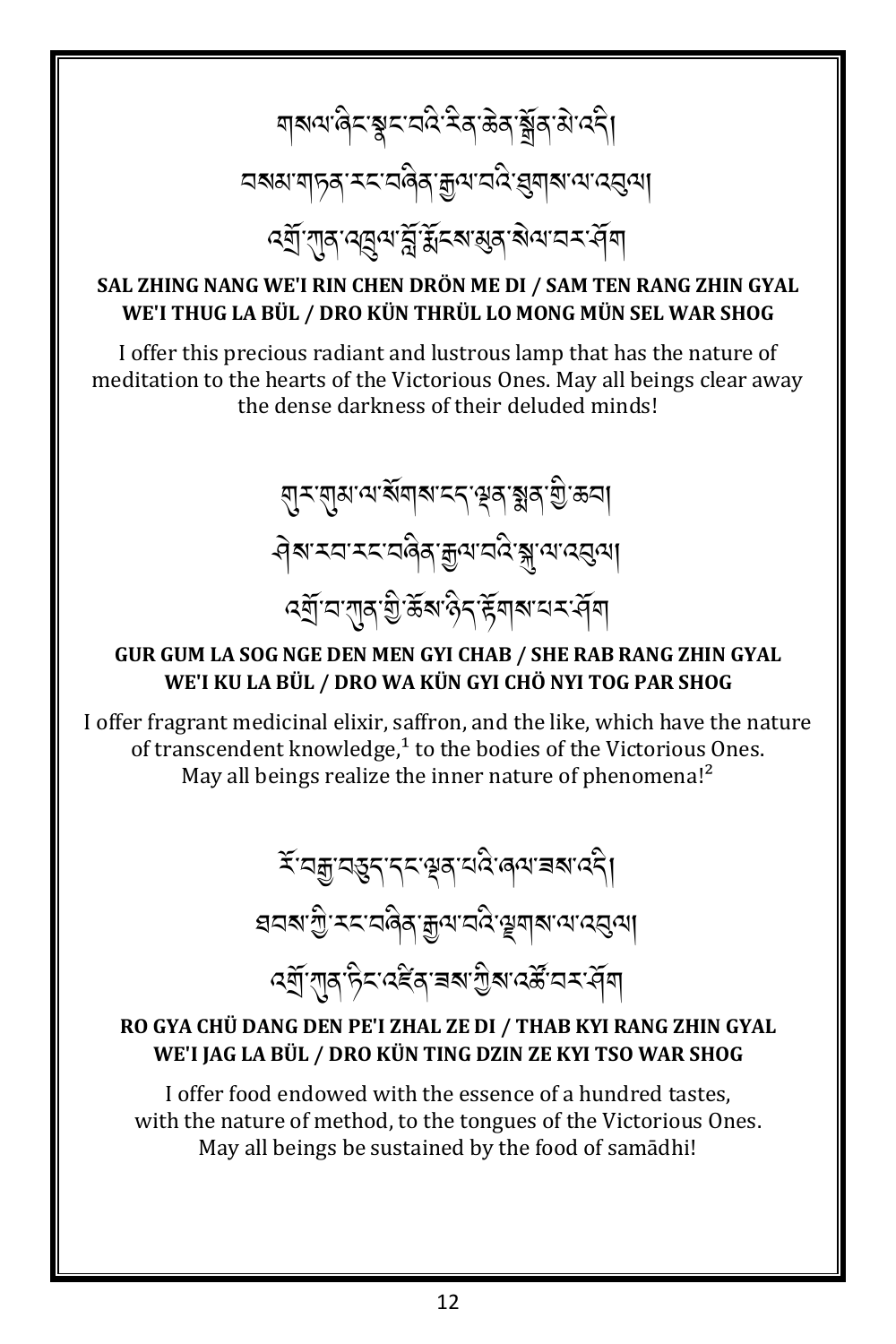*द*तुन् बहुन् नूर्गुत्य बेंगबा ब्लूव दहेवब में बाउँदि र्हेगबा য়ৄয়য়ৼঢ়ৢ৾ৼৼৼয়ড়ঀৼড়৸ৼঀড়ৼয়ঀ৾ৼঀ৻ द्युत् राव सुरुद्धय बेसब दर सूव यस सें बा

#### BÜ DUNG TRÖL SOG NYEN JEB RÖL MÖ TSOG / TOB KYI RANG ZHIN GYAL WE'I NYEN LA BÜL / DRO KÜN JANG CHUB SEM DANG DEN PAR SHOG

I offer harmonious musical sounds, such as those of conch shell, drum, and bell, which have the nature of power, to the ears of the Victorious Ones. May all beings be endowed with the awakening mind!

> *ॸ*य़ॸॱय़ऀॱऀऄॵऄॖॸॱढ़ड़ॕॸॱय़ढ़ऀॱॺऀॹॱॸॖॺॱॺॗऻ ક્ર્રેં વાચા મદાવેલે મુના વારૂચા વાયરલા

#### WANG PO TSIM JE DÖ PE'I YÖN TEN NGA / MÖN LAM RANG ZHIN GYAL WA NAM LA BÜL / DRO KÜN ZAG ME DE WE NGOM PAR SHOG

I offer the five desirables that appease the senses and have the nature of prayer to the Victorious Ones. May all beings be satisfied by untainted bliss!

> <u>¤শুধিৰা ইৰাইনৰ প্ৰমণ্ড বিদ্যালয়ৰ বিধি</u> ติ สุส ระสดิส สูต สรมสาขาสุข <mark>ঽ</mark>ঀॖॕॱग़ॺॱॺॸॺॱक़ॗॺॱ<sup>ॶ</sup>ॺॱॸॺॱॺॕॸॱॸॸॱग़ॕॺ

#### TRA SHI DZE TAG GYE DANG GYAL SI DÜN / YE SHE RANG ZHIN GYAL WA NAM LA BÜL / DRO KÜN SANG GYE YÖN TEN THOB PAR SHOG

I offer the eight auspicious substances, [the eight auspicious] symbols, and the seven royal attributes, which have the nature of wisdom,<sup>3</sup> to the Victorious Ones. May all beings attain the attributes of buddhahood!

ণু প্ৰায় দ্ৰাপ্ৰাৰ্থ পৰি ক্ৰী কৰা প্ৰাৰ্থ কৰা প্ৰয়ৰ্ত্ত কৰা প্ৰাৰ্থ কৰা প্ৰাৰ্থ কৰা প্ৰাৰ্থ কৰা প

OM SARVA PŪJA MEGHA SAMUDRA SPHARANA SAMAYE Ā HŪM Thus offer.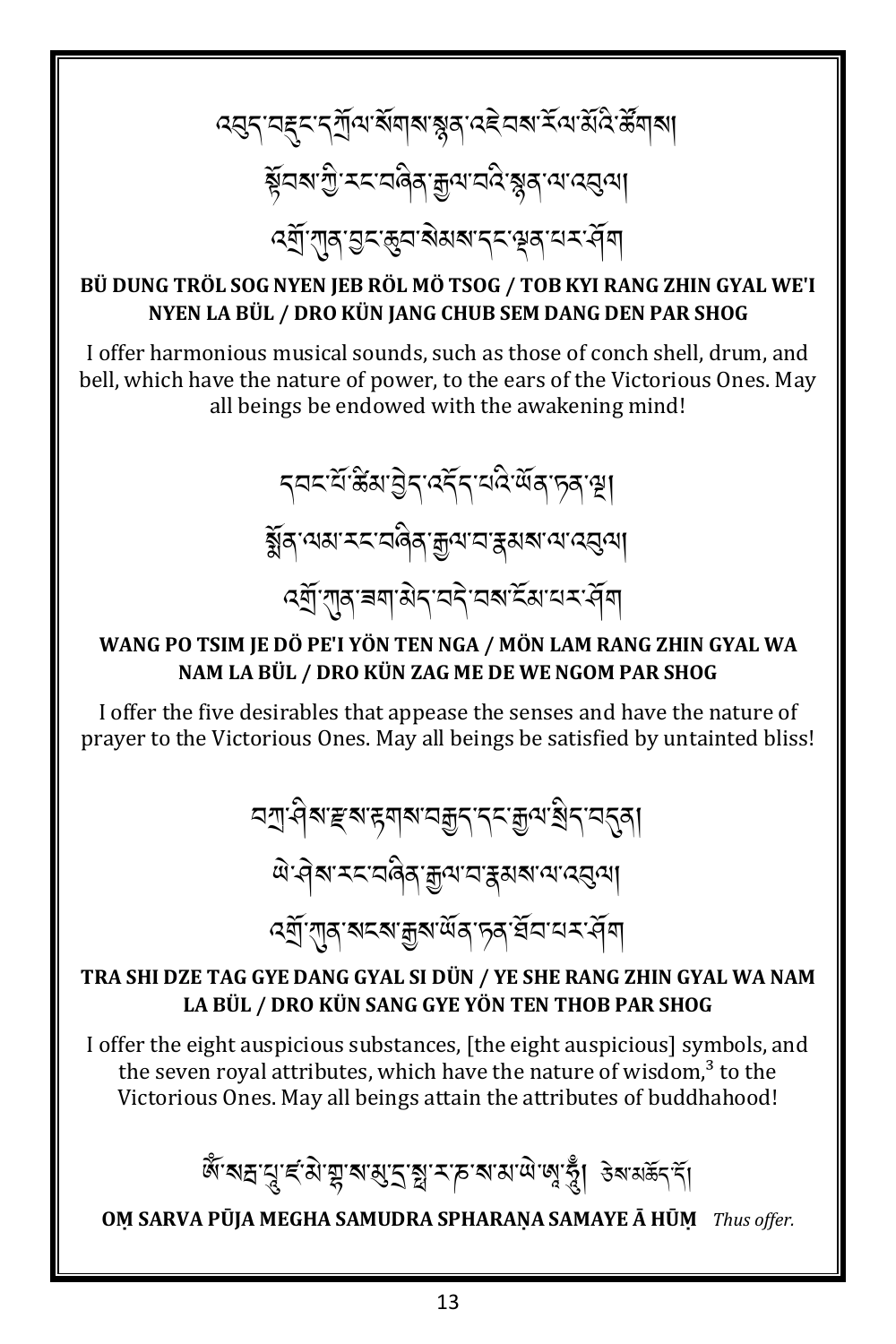য়য়ৄৢয়৻ৼঀয়৸

Mandala Offering:

য়ৢ৾ৼৼঀৠয়ৼ৻ঽৼঀ৾ৼড়ঀৼয়ৼ৻ড়ঀ৸ৼ৻ড়ঀ৸ৼ৻ড়৸ৼঀ৻ৼ৻ড়৸ৼ৻ৼঀৼ৸ৼ৻ৼ৻৸ৼৼৼ৻৸ รุรัส มัรรา ผรุต ผูล ผัรส สู้ราสรัต ม ริมลิส ม

#### TONG SUM JIG TEN RAB JAM THAM CHE KYI / DAG DU ZUNG DANG MA ZUNG NGÖ PO DANG / DAG LÜ LONG CHÖ DOG PA CHI CHI PA

[All] owned and unowned things of the entire infinite billionfold universe, my own body, enjoyments, and all possessions,



#### TÖ ME DE CHEN ZHING DU BÜL WA YI / DRO KÜN DAG DZIN RAB ZHI JANG SEM DEN / NAM DAG ZHING DU THOG ME KYE WAR SHOG

I offer, without holding anything back, to the pure land of Sukhāvati. May the self-grasping of beings be thereby fully pacified, may they be endowed with the awakening mind, and may their birth in the pure land be unobstructed.



#### OM RATNA MANDALA PŪJA MEGHA Ā HŪM

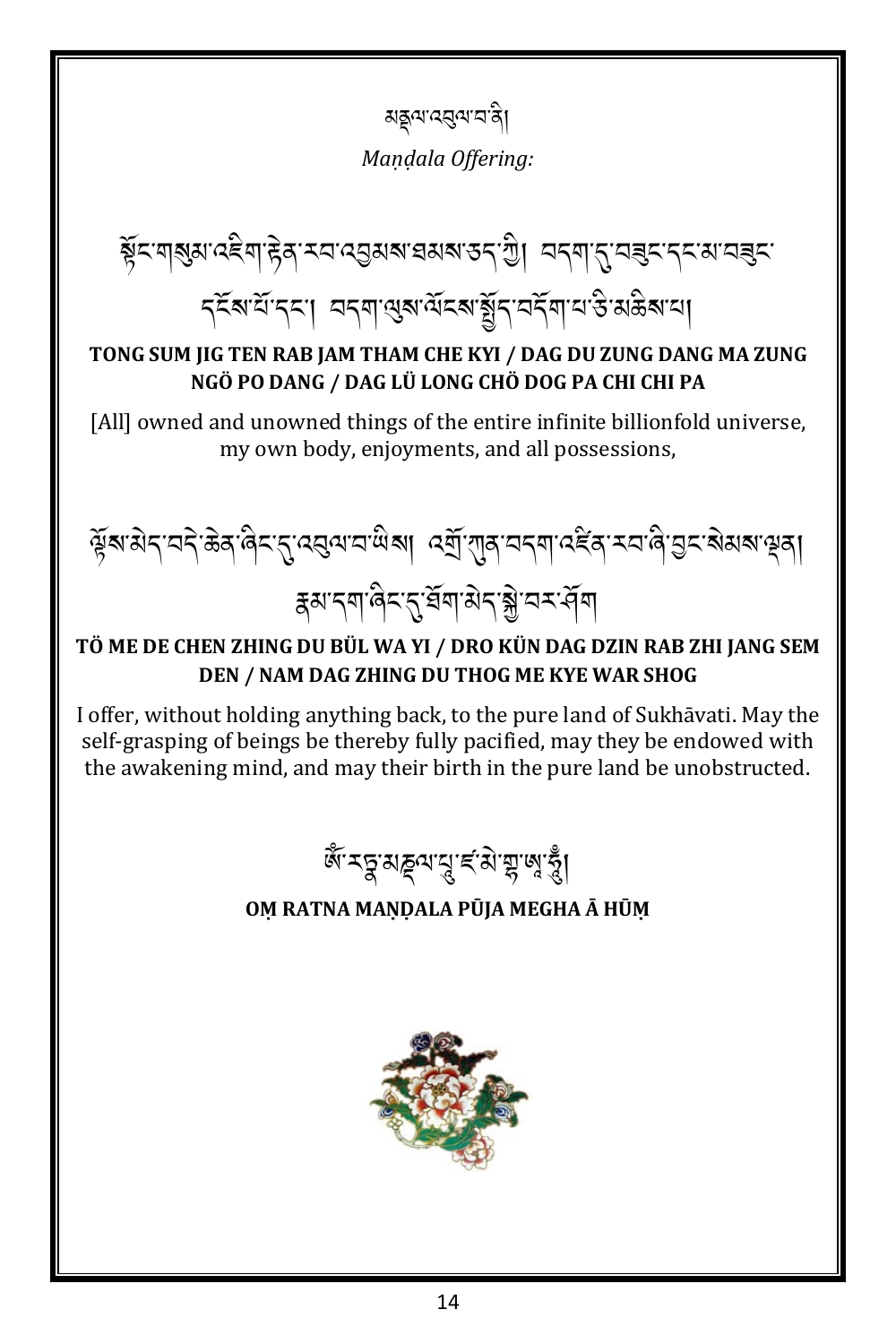### য়ৢৼয়ঽৼড়৸ড়৻ড়৸ৼঢ়ড়৻

The Quintessential<sup>4</sup> Seven Branches:

### ঘম হেন্ত্ৰণ। শন্তিৰ হেইন ব্ৰন্নুন স্কুম ক্টন স্মুম নুমন বাৰাৰ

#### RANG SEM SANG GYE TOG PE DÖN CHAG TSAL / RIG TONG DZIN ME NANG SI CHÖ PAR BÜL / NYI DZIN THRÜL NANG CHÖ NYI LONG DU SHAG

Realizing that my own mind is the buddha, I pay homage [on the] ultimate [level.] [Abiding within] ungraspable empty awareness, [everything] comprised within] appearance and existence is offered. Deluded perceptions of dualistic grasping are confessed within the expanse of dharmata.



#### KU SUM HLÜN GYI DZOG LA JE YI RANG / THUG JE GYÜN CHE ME PE'I CHÖ KHOR

I rejoice within<sup>5</sup> the [state of] the spontaneous completion of the three kayas. The Dharma wheel of unceasing compassion will [always] turn.



#### KHOR DE KÜN KHYAB RANG ZHIN CHÖ KUR ZHUG / KHOR SUM MIG ME KHYAB DAL CHEN POR NGO

Abide within the natural dharmakāya that pervades all samsāra and nirvāna! In infinite pervasiveness where there is no reference point of the three spheres dedication will [always take place].

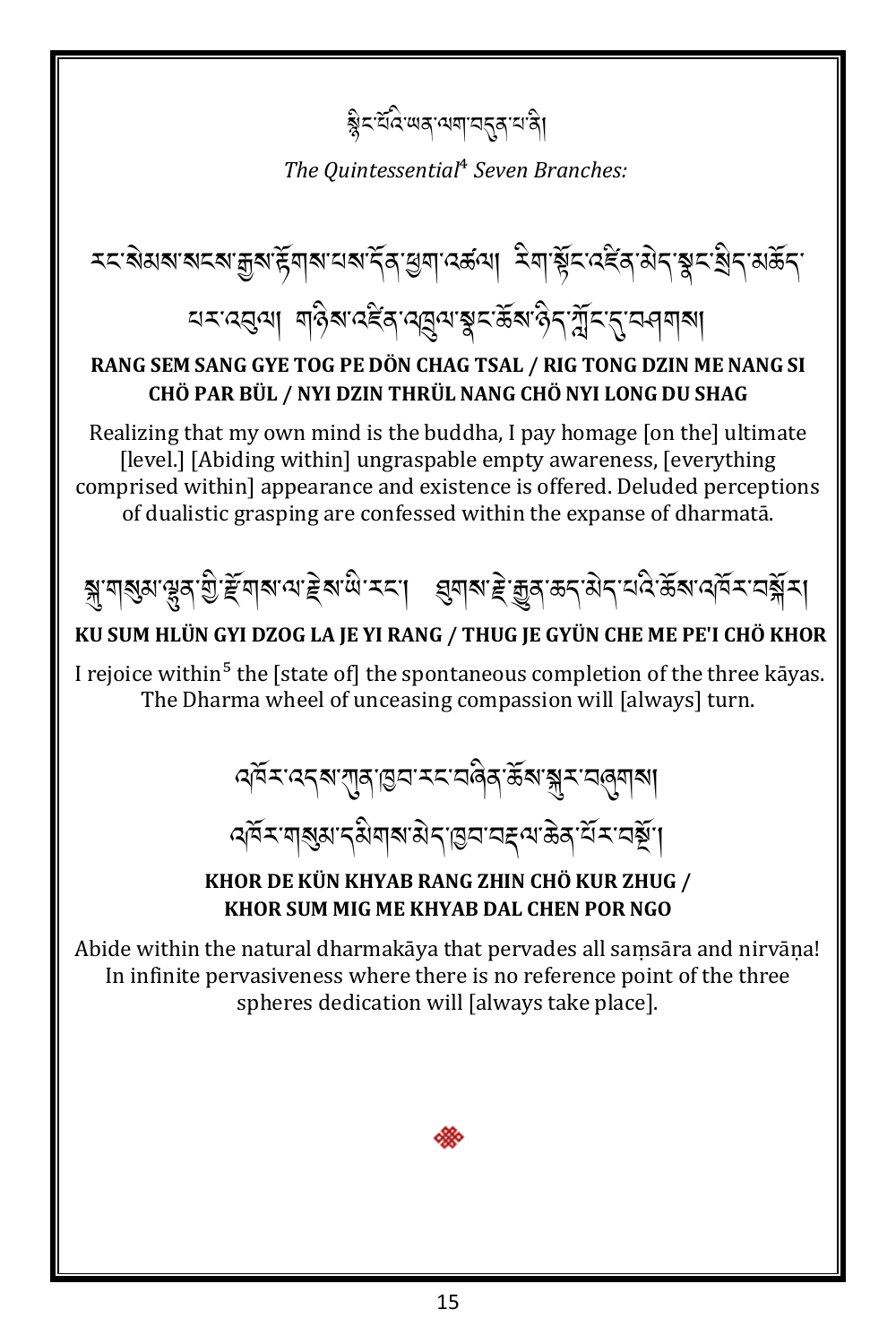নৰ্শ্ননামুননী

**Performing Praise:** 

য়য়ৼঢ়ৼৗৼ৻ড়ৢ৻ৼ৻৸৸ড়ঀৼ৻ড়ৼ৻ঽ৸ৼঀৼ৻৸ৼ৻ড়৻ড়৸ড়ঢ়৸ড়৻৸ড়৻৸ড়৻৸ড়৻৸ড়৸ৼঢ়৸ৼ৻৸ৼ৻৸ৼ৻৸ ৰ্হ্নখন্ত্ৰী

Recognizing and giving rise to certainty [in the fact that] everything [comprised by] appearance and existence is the deity, and the pure land, the self-arising manifestation of primordial wisdom, is the actual homage and praise. The homage as a mere common gesture of recollecting and venerating the qualities of the deity's knowledge, love, and power is as follows:

ষ্ট্ৰা অন্টিজ বিমন্ত উৰুত্তী বেইমৰ্মে অৰ্মুমা ঌয়য়ৼঽৼৼ৸য়৸৻৸ৼঀৗ

#### HRI / DE CHEN ZHING DU CHÖ KYI KHOR LO KOR / SEM CHEN NAM LA TAG TU THUG JE ZIG

HRI, ever turning the wheel of Dharma in the pure land of Sukhāvati, you unceasingly look upon sentient beings with compassion.

*ॸ*ॺॱय़ड़दॱढ़ॺॱय़ढ़ॆॺॱढ़ॺॖॕॱय़दऀॱॸॕॖढ़ॱॺड़॔ॸॱय़दै।

য়ৢৼয়য়ঽ৻য়ঽড়য়ৼঢ়ড়য়৸ৼৼৼ৻৸য়৸৻ৼৼ৻৸য়য়৾ৼ

#### DAM CHA ZHAL ZHE DRO WE'I DÖN DZE PE'I / NANG THA NYAM ZHAG DZE LA CHAG TSAL TÖ

Homage and praise to Amitābha, who abiding in equipoise follows his pledge to act for the purpose of beings!

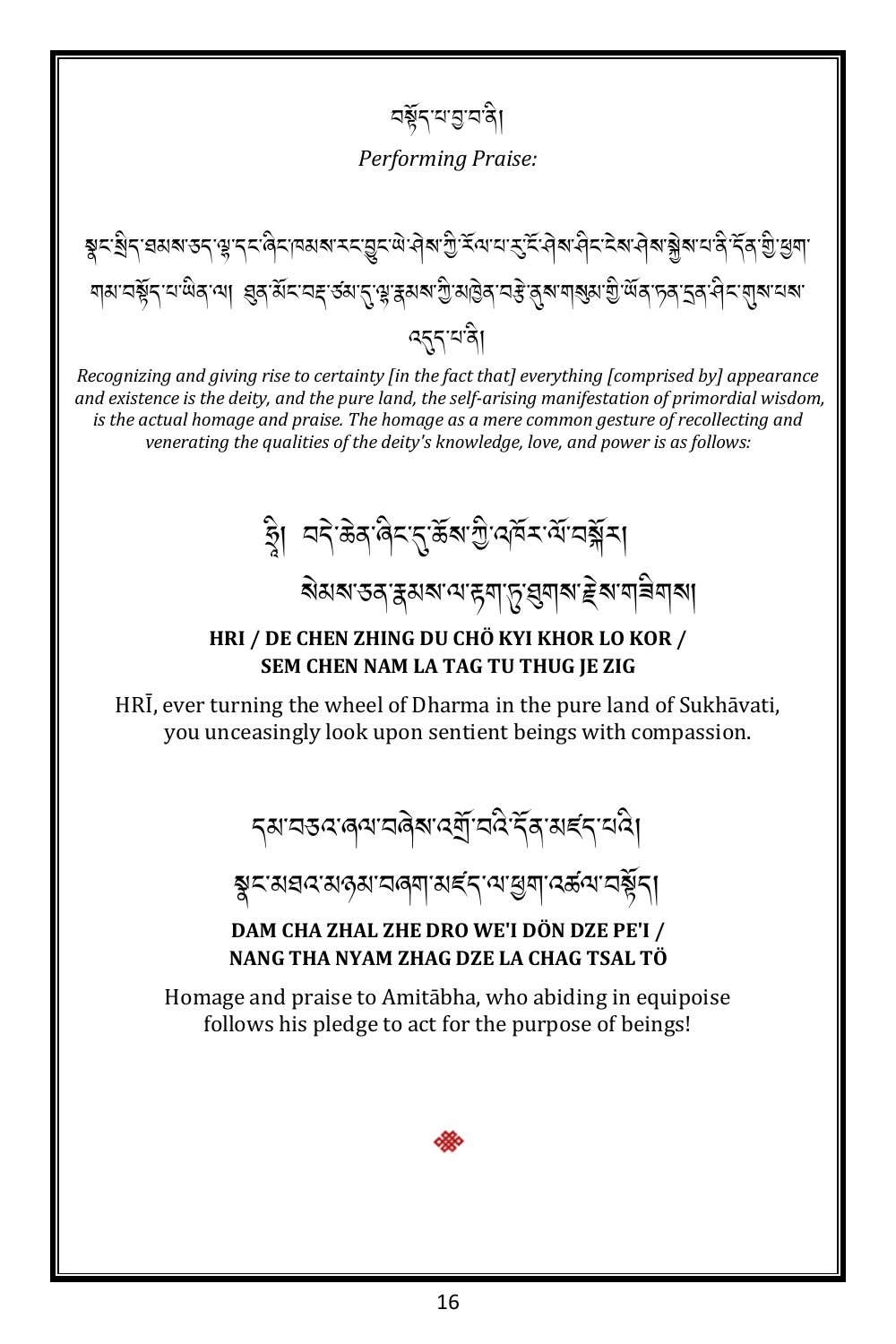য়ৣঽ৾ৼয়য়৾৾য়য়৶ৼ৴ৼয়৾ঀড়ৠৼৢয়৸৻৸ৼৢয়য়

ক্ৰুণ হাৰ গ্ৰহ ৰাসৰ বিভিন্ন প্ৰয়োগ বিদ্যালয়।

#### **CHEN RE ZIG DANG THU CHEN THOB LA SOG / GYAL SE IANG SEM DRA CHOM PHAG PE'I TSOG**

To Chenrezig, Vajrapāni, the other bodhisattvas, the noble assembly of arhats,

<u> यदे ळेव लिट राजल्</u>याबाद्यदे यू र्ढेंगबाल्या

सुबादवायीदावाडुबाबाबादाबाद्यवादस्वयाद्यङ्गेता उबावङ्गेता

DE CHEN ZHING DU ZHUG PE'I HLA TSOG LA / LÜ NGAG YI SUM GÜ PE CHAG TSAL TÖ

and the gathering of deities abiding in Sukhāvati, I humbly pay homage and offer praise with body, speech, and mind. Thus praise.

নন্নুৰুৎমিন্মন্বা

Visualization [for the Mantra] Recitation:

रदाहेन पहेवा हेवान्तर सुषा सुषा बाणा सु वा हेनाडु अवतारी बा सुषा पायबा बा तर्वे ना

#### RANG NYI JIG TEN WANG CHUG THUG KA RU / DA TENG HRI THAR YIG DRUG YE SU KOR

At the heart of myself, [appearing as] Chenrezig, on a moon disk is a HRI surrounded by the six syllable mantra circling clockwise.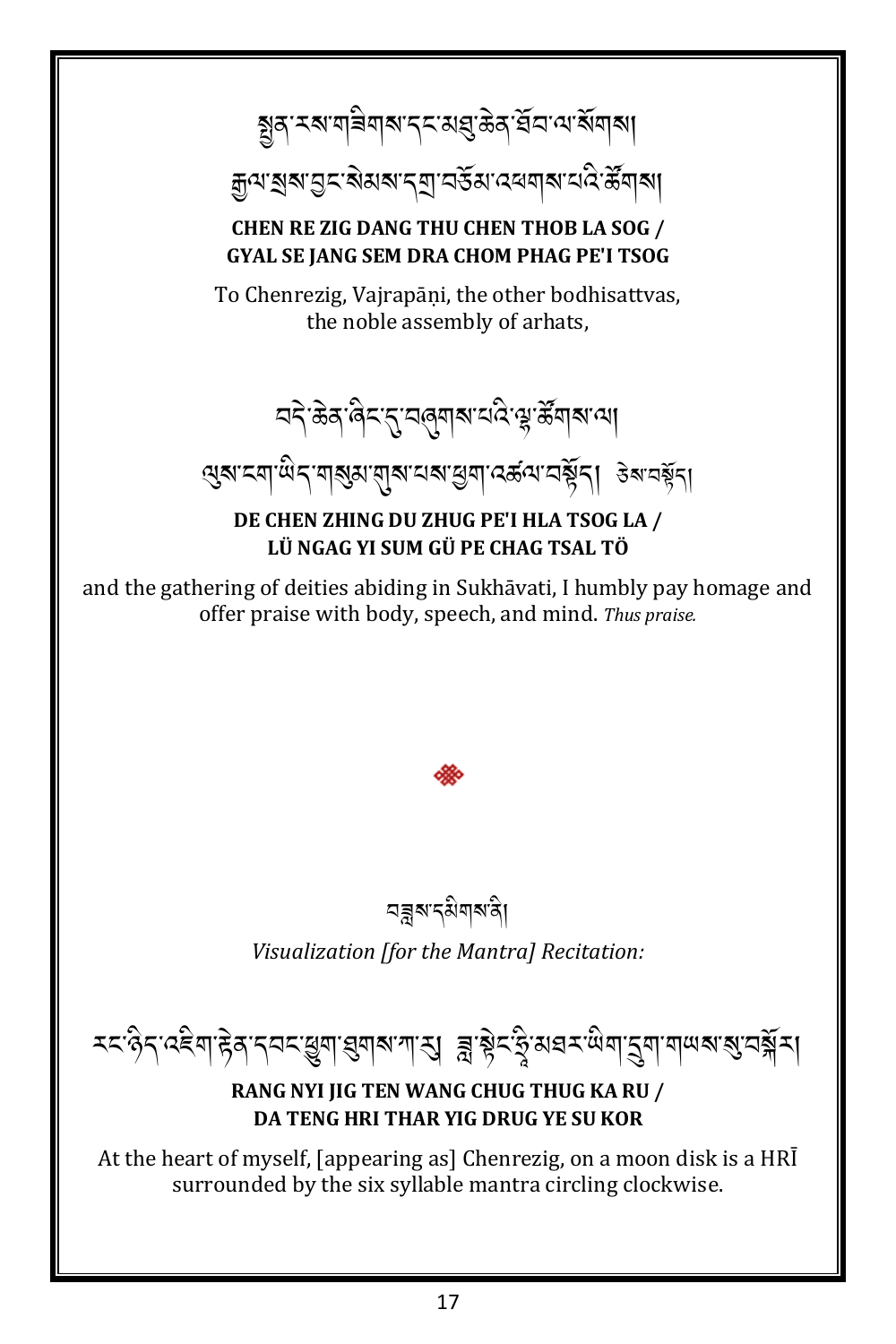# <u> देखे द्रद् अब ब्रेयबाद्यददयादा ब्रेंबा । संबाद जीवन सूर्य संयुद्ध संयुद्ध</u>

শম্প্ৰেন্স স্কুত্ৰাৰুস্থাৰ প্ৰাৰম্ভ বিষ্ণাৰ বিত্ৰা<br>শৰ্মৰ স্বাৰম্ভ বিষ্ণা

#### DE YI Ö LE NGAG THRENG KAR PO TRÖ / THUG KA NE THÖN DÜN KYE THUG KAR THIM / KU SUNG THUG KYI THUG JE'I THUG DAM KÜL

From it light [radiates and] a white mantra garland issues forth, emerges from my heart, and dissolves into the heart of the deity visualized in front.<sup>6</sup> [Thus, Amitabha's] compassionate heart pledge of body, speech, and mind is invoked.

য়ৼয়য়ড়৻য়য়৶য়ড়৻ৼ৾৻য়য়ৼয়য়৸য়ড়৸ৼঢ়৸ৼ৸৸৸৸৸৸৸ ট্ৰমৰেন্যৰ মৰ্ত্তৰ। মমলীৰেন্যৰ্থন্যৰ ইনক্ষম নুৰ্মৰ মানুষদৰী

#### NANG THA'I THUG KE'I HRI THAR NGAG THRENG LE / Ö ZER MAR PÖ NGAG THRENG ZHAL NE THÖN / RANG GI ZHAL ZHUG IIN LAB NGÖ DRUB THOB

From the mantra garland around the HRI at the heart of Amitabha a red mantra garland of light emerges from his mouth, enters my mouth, and I obtain blessings and attainments.



#### DE TAR GYÜN MI CHE DU KHOR WA YI /NGAG LE Ö ZER KHA DOG NA TSOG THRÖ

In this way [the mantra] circles continuously [between myself and Amitabha.] The multicolored light issuing from the [circling] mantra [garland]

ધુવાત્ર તરૂતે ત્રદત્ર મુત્ર તુદ્ર સેયત્ર મહેત્ર તર તુત્રા વિસત્ર વસુસ સેયત્ર કર તુર્વે છે. 

#### CHOG CHỦ SANG GYE JANG SEM NYE PAR JE / KHAM SUM SEM CHEN KỦN GYI DRIB SUM JANG / NÖ CHÜ NAM DAG DE CHEN ZHING DU GYUR

pleases the buddhas and bodhisattvas of the ten directions, purifies the three types of obscurations of all sentient beings in the three realms, and the universe and beings transform into the pure land of Sukhāvati.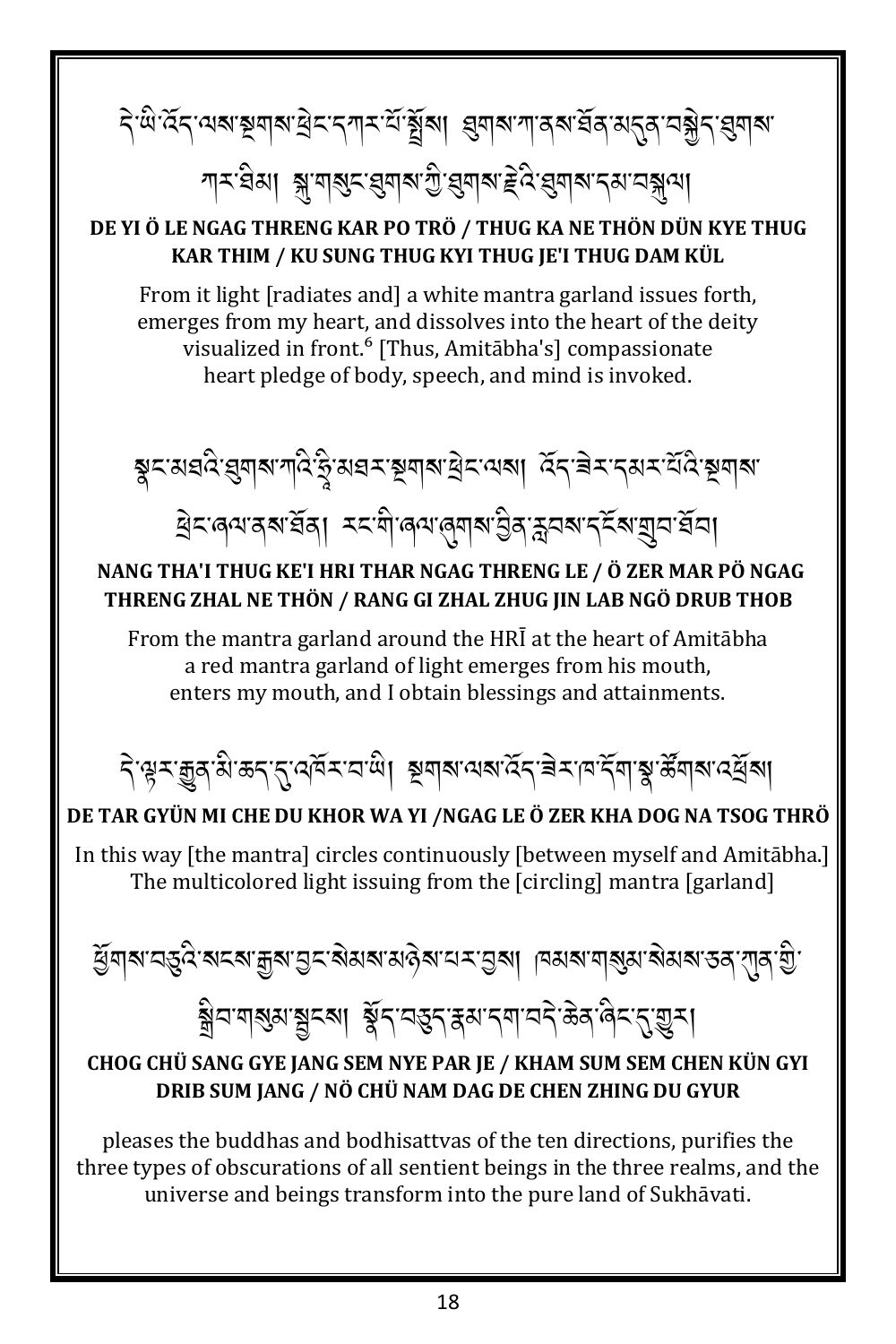### নমনৰ জ্ঞান আৰু বিদ্যালয় কৰা বিদ্যালয়ৰ

#### Visualize thus and recite: OM AMI DHEWA HRI

ब्रुवबाञ्च वङ्गे अबारी बाद्य कर अप के दशक के बाद के बाद के बाद से बाद से बाद के बाद से बाद के बाद से

At times sustain non-meditation and non-distraction and recite within an effortless state that transcends the intellect:

### ষুমঘঝরঝখন মঁমাৰ ঠানা মমমিকা স্কুমিল কা

#### HUNG / RANG RIG NANG WA THA YE KU / ZUNG DZIN DRAL WE'I SEM LA TÖ / NANG WA THA YE LOG NA ME / RANG RIG CHÖ KU NGO TSAR CHE

HŪM, innate awareness is the form of Amitabha. Look at the mind that is free of subject-object duality! There is no other Amitabha than that; how wondrous is the truth-body<sup>7</sup> of self-knowing awareness!

काला से हैं साठी उबायाद बुवावज्ञ बायवन

#### OM AMI DHEWA HRĪ

Recite as many times as you can and in the end [recite:]

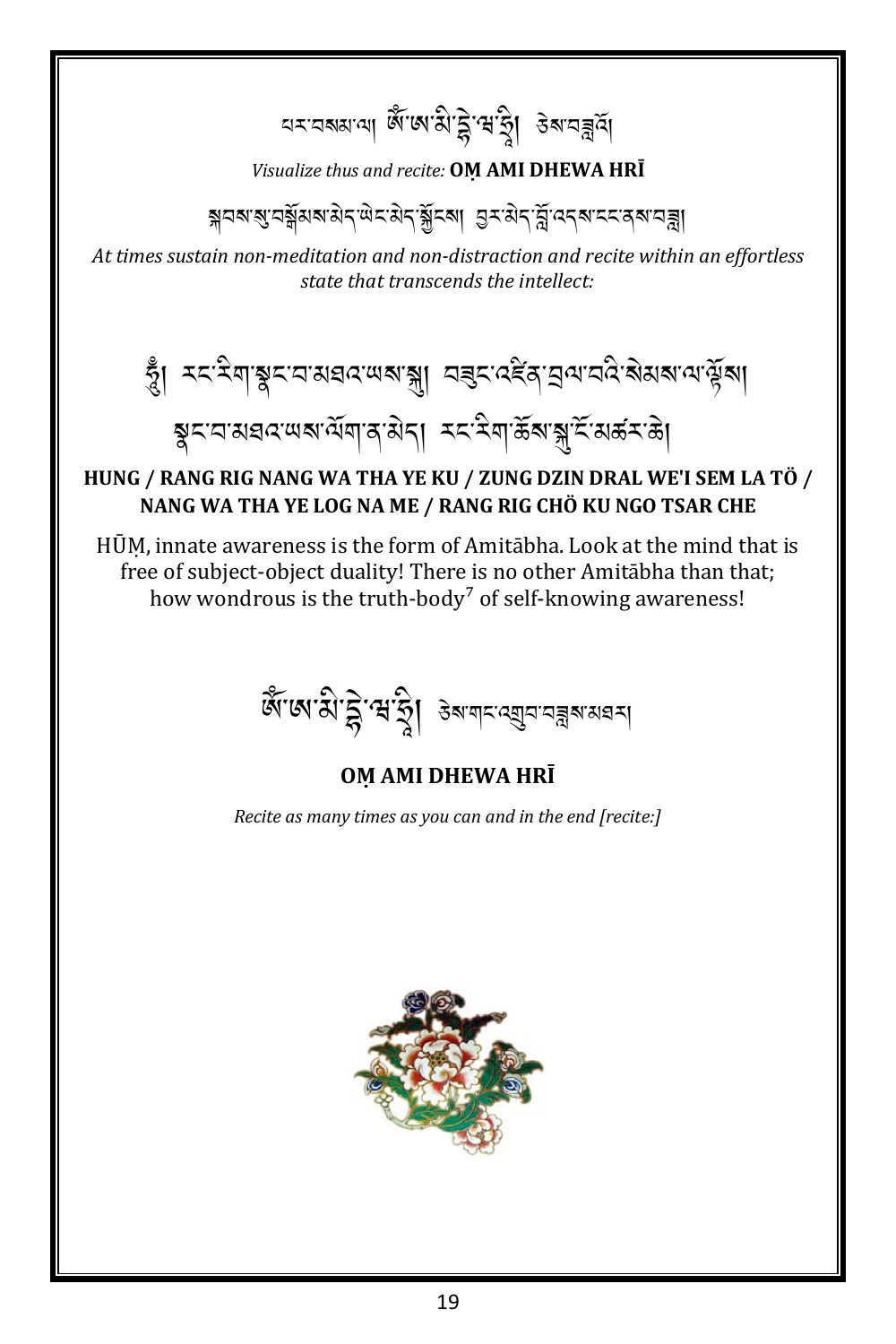ত্ম। বৰ্তুপ্ৰাক্টৰ মন্ত্ৰী আৰু প্ৰাপ্ত কৰি প্ৰাপ্ত বিদ্ৰুত্ত প্ৰাপ্ত কৰি প্ৰাপ্ত কৰি প্ৰাপ্ত কৰি প্ৰ ব্ৰনাৰ নতুন্তুমাৰী পূৰ্বপ্ৰদেশ পৰ্য্য এই বিদ্ৰাৰ প্ৰতিৰোধী <u> यद्द्याञ्चंबाबायदे ऊेवालेदारायदेवारायाञ्च</u>ल

#### HUNG / CHOM DEN GÖN PO SANG GYE Ö PAG ME / TSE CHEN GYAL SE JANG SEM PHAG PE'I TSOG / NYÖN MONG DRO LA THUG JE'I RAB GONG LA / DAG SOG DE CHEN ZHING DU DREN DU SÖL

HŪM, transcendent conqueror, protector, Buddha Amitābha, and noble assembly of loving bodhisattvas, compassionately look upon us afflicted beings and guide us to the pure land of Sukhāvati.



# নৰ বে অধব ৰা বৰ্ত্ত নাই বৰ্ষী এৰা ১.ধি.পূ.পৰ্যৰ নাম পৰ্ট প্ৰিয়ৰ্ত্তা

#### NGÖN GYI THUG KYE DAM CHA JI ZHIN DU / THUG DAM MA YEL THUG JE WANG GI HLA / LE NGEN THA ZE KHOR WA DONG TRUG NE / DA TA NYI DU DREN PAR DZE DU SÖL

In accord with your past bodhichitta yows, not wavering from the sacred bond, deity with great compassion, please exhaust all negative karma and empty samsāra from its depths. At this very moment, please act as our guide!

देख्य-यातुद्भ्याबद्ध्याद्भव्याद्भवार्यक्षयात्रया ब्रूद्रायद्यदेख्याबात्पबाह्याबाह्रदे হিন্দ্ৰমন্ত্ৰীৰা অন্যাৰ্ষযাৰ ব্যাত্ৰই ষ্ট্ৰন্দিন বিৰাঘনিয়ান্

#### DE TAR DUNG SHUG DRAG PÖ GYÜ KÜL WE / NANG THA'I THUG LE THUG JE'I Ö MAR THRÖ / DAG SOG DRO WE'I NYING KHAR THIM PE'I MÖ

As I, with intense devotion, have thus invoked the enlightened mind, red light rays of compassion radiate from the heart of Amitabha and dissolve into the hearts of myself and all beings.

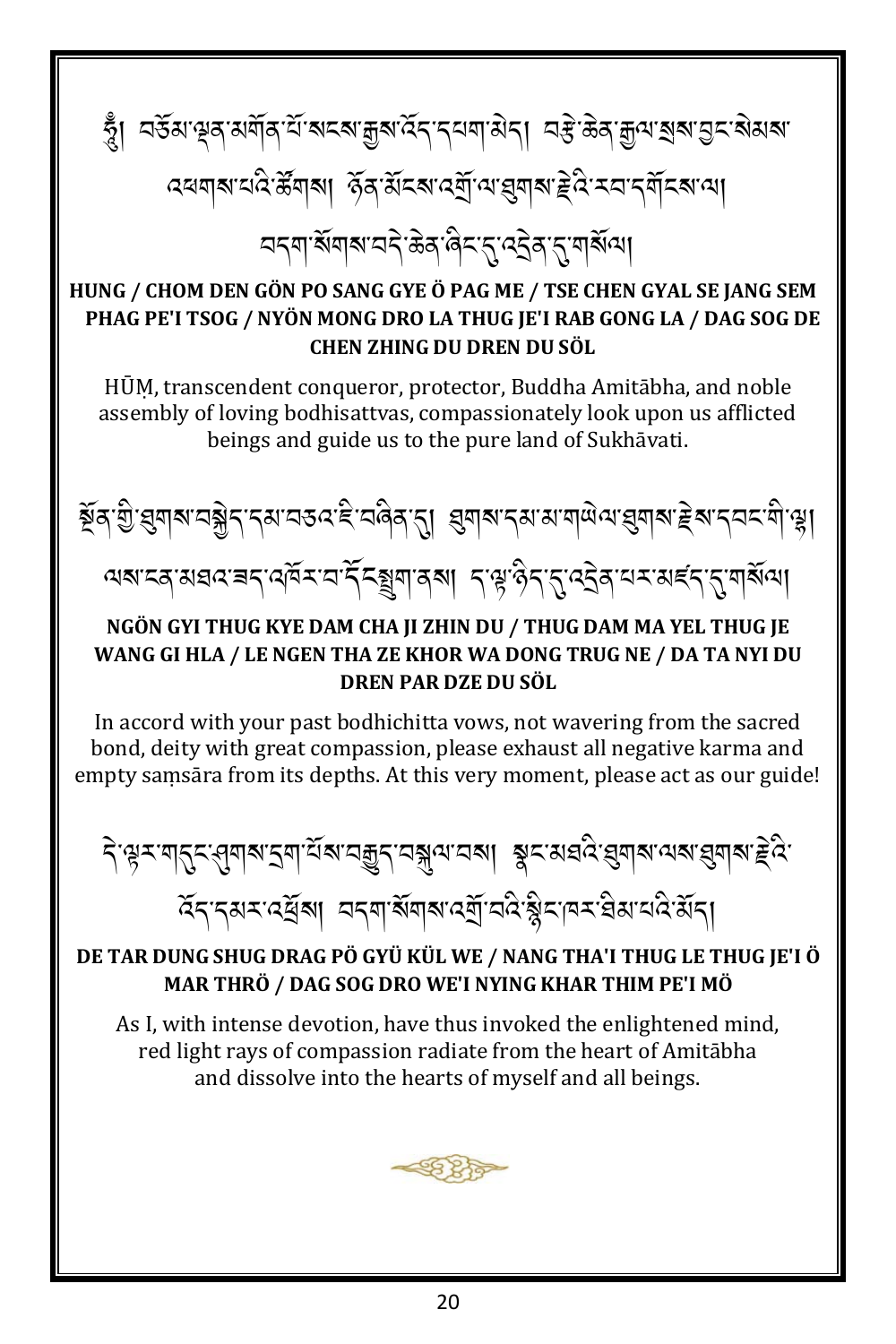

recitation, may [all] beings drowning in the river of suffering attain the supreme state of Amitabha.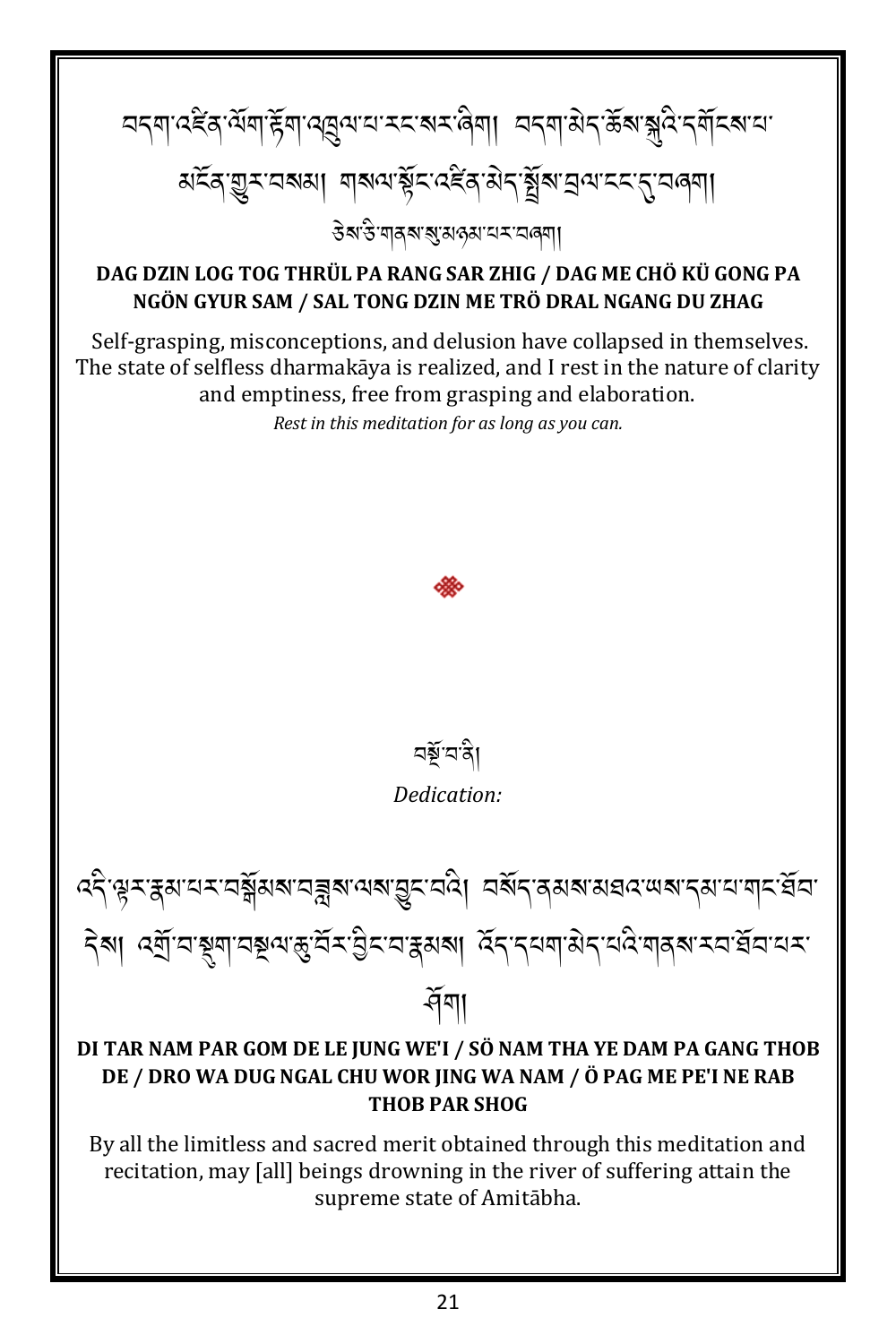ধীম'ন≨ব'ৰী

**Verses of Auspiciousness:** 

ভ্ৰুঁহ্ৰা ক্লম'য়ু যাৰ ভিন্ন পৰ্য্যৰ বুধ প্ৰয়োগৰ বিদেশ স্থাৰ স্থাৰ প্ৰত্য প্ৰয়াৰ প্ৰয়াৰ প্ৰয়া ব্যষ্ট উনাৰা মুন্ম পৰা বিভ্ৰায় প্ৰস্থা বিদ্যালয়ৰ প্ৰাপ্ত কৰি প্ৰাপ্তি ळेव घर्षे[दायदे घरा सेवा युग्या उबसे हॅग गे कर वह्ने यावेद रें यस बावा

#### HUNG HRI / CHÖ KU KÜN KHYAB GÖN PO Ö PAG ME / LONG KU TSE DEN GYAL SE SEM PE'I TSOG / TRÜL KU NYEN THÖ DRA CHOM KHOR CHE KYI / DRO NAM DE CHEN DRÖ PE'I TRA SHI TSÖL

HŪM HRĪ, all-pervasive dharmakāya, Protector Amitābha; sambhogakāyas, the loving assembly of bodhisattyas; and nirmānakāyas, the gathering of śhrāvakas and arhats; together with your retinues please endow all beings with the auspiciousness to progress to Sukhāvati. Thus cast a rain of flowers and play instruments.



<del>ᢃ</del>ॺॱय़ॱढ़ॸऀॱक़ऀॾॣॱय़ॕॱढ़ॺॖऀॱख़ॣय़ॱय़ॺॣॺॱॸॣॱग़ॗॺॱय़ॢऀॸॱक़ॕॺॱक़ॕॺॱक़ॕॺॱॺॺॱॺॺॱॸॣॸॱॺॷॺॱॶॸॱॱड़ॸॱख़ॖॸॱय़ॺॺऻॺॱॿॗय़ॱऄॗॸॱ ৻ঽড়ৼ৻য়৾ৗ৾ড়ড়ৠৠয়৸ৼঀৼ৻ৼ৻ড়ড়৸ৼঀৗ৸৻৸ঀৗ৸৻৸ঀ৸৸৸৸৸ৼৼ৻৸ৼঀ৸ৼ৻৸৸৸৸৸৸ৼৼ৻৸ য়৾৾ঀৼ৻ৢ৻ৼ৸ড়৶ঌৗৼ৶য়ৼড়ড়৸৸ৼড়ঀ৻ৼৢ৻ৼ৻ড়ৼ৸৾য়৽৸৸৸৸৸৸৸৸৸৸৸৸<br>য়৾ৼ৻ড়ৼ৸ড়৶ৼড়৾ৼয়৾ৼঢ়৸ৼৼৼ৸ৼ ङे दब गबुद देव सूर प्लुश्च द्रावाद्य दय उसके बारीद पास्त वस्न है शरु दवें दायब रूपा चरु दुप्त वे गबा से 

With the intention to engage in the Hundred Million Amidewa Mantra Recitation Retreat at the Dri Thubten Dargye Ling Dharma center in Singapore, resident Lama Ven. Dorzin Döndrup supplicated H.E. Garchen Rinpoche that a more concise yet clear Amitābha sadhana be assembled. Due to this, Ven. Lama Gape with the Dharma name Thubten Nyima assembled these verses and wrote them down according to the words spoken by H.E. Garchen Rinpoche. By this [virtue] may it cause innumerable beings to be born in Sukhāvati.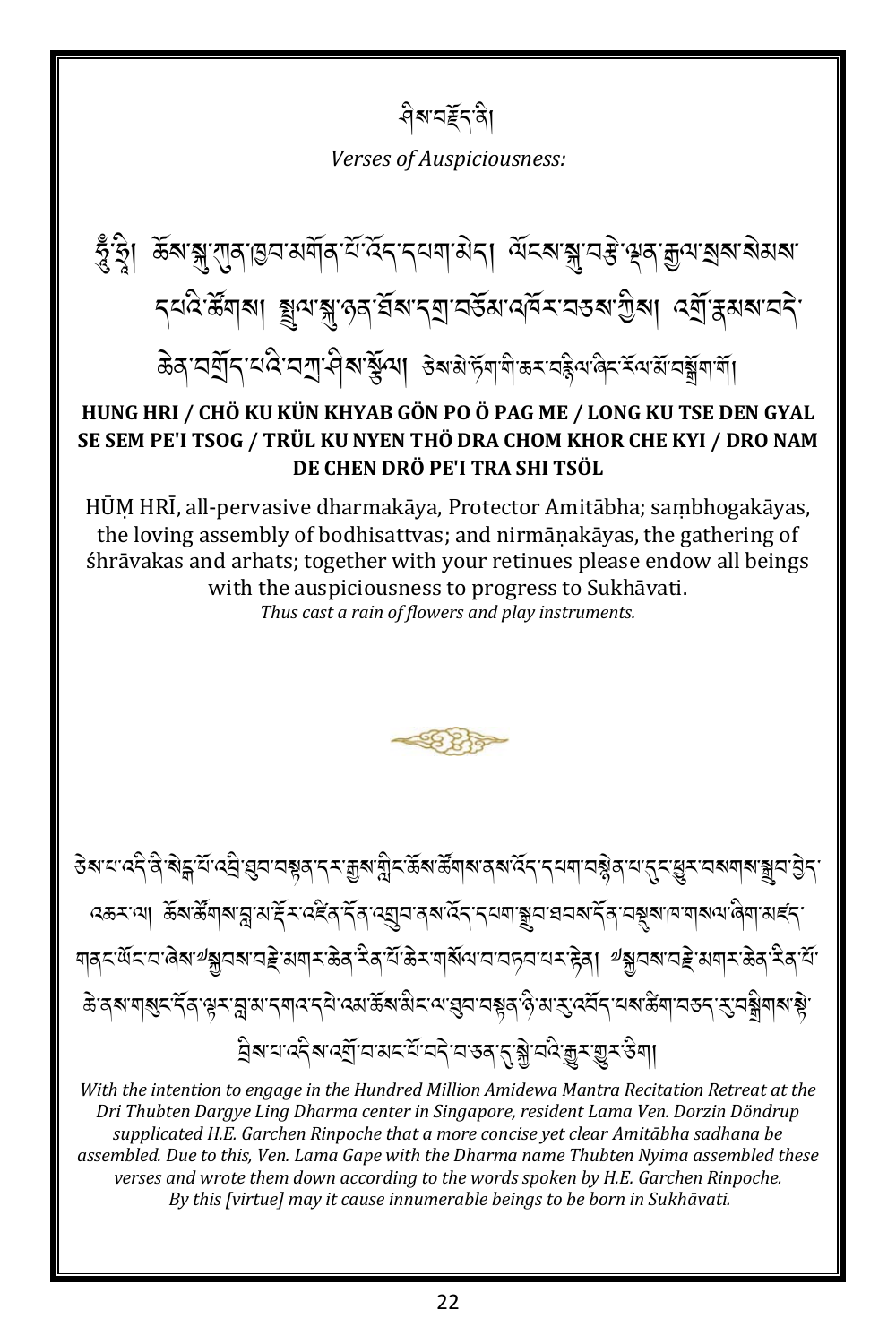### ৰ্ক্সবাত্মজী

Praver Ito be born in Sukhāvatil

#### E MA HO / NGO TSAR SANG GYE NANG WA THA YE DANG / YE SU JO WO THUG JE CHEN PO DANG / YÖN DU SEM PA THU CHEN THOB NAM LA

E MA HO! Marvelous! [In the center is] the Buddha [Amitābha,] Boundless Light. To his right is [Chenrezig,] the Lord of Great Compassion, and to his left is the bodhisattva [Vajrapāni,] the Lord of Great Power.

#### SANG GYE JANG SEM PAG ME KHOR GYI KOR / DE KYI NGO TSAR PAG TU ME PA YI / DE WA CHEN ZHE JA WA'I ZHING KHAM DER

They are surrounded by an inconceivable assembly of buddhas and bodhisattvas. Extraordinary limitless peace and happiness is the buddha field called Bliss-Endowed.

<u>ব</u>দ্মাশৰৰ বহিৰ্মজন্ত্ৰ ৰাজ্য আৰম্

# ब्ले वाणवत् गुरुणवरायाऊँ दाया सु दिञ्जुरुण्यास्य व्यवदे विद्यालय असे दास्

#### DAG ZHEN DI NE TSE PHÖ GYUR MA THAG / KYE WA ZHEN GYI BAR MA CHÖ PA RU / DE RU KYE NE NANG THE'I ZHAL THONG SHOG

When I and all beings pass from this life, may we be born there, unhindered by another samsaric birth. Once born there, may we behold the face of [the Buddha Amitābha,] Boundless Light.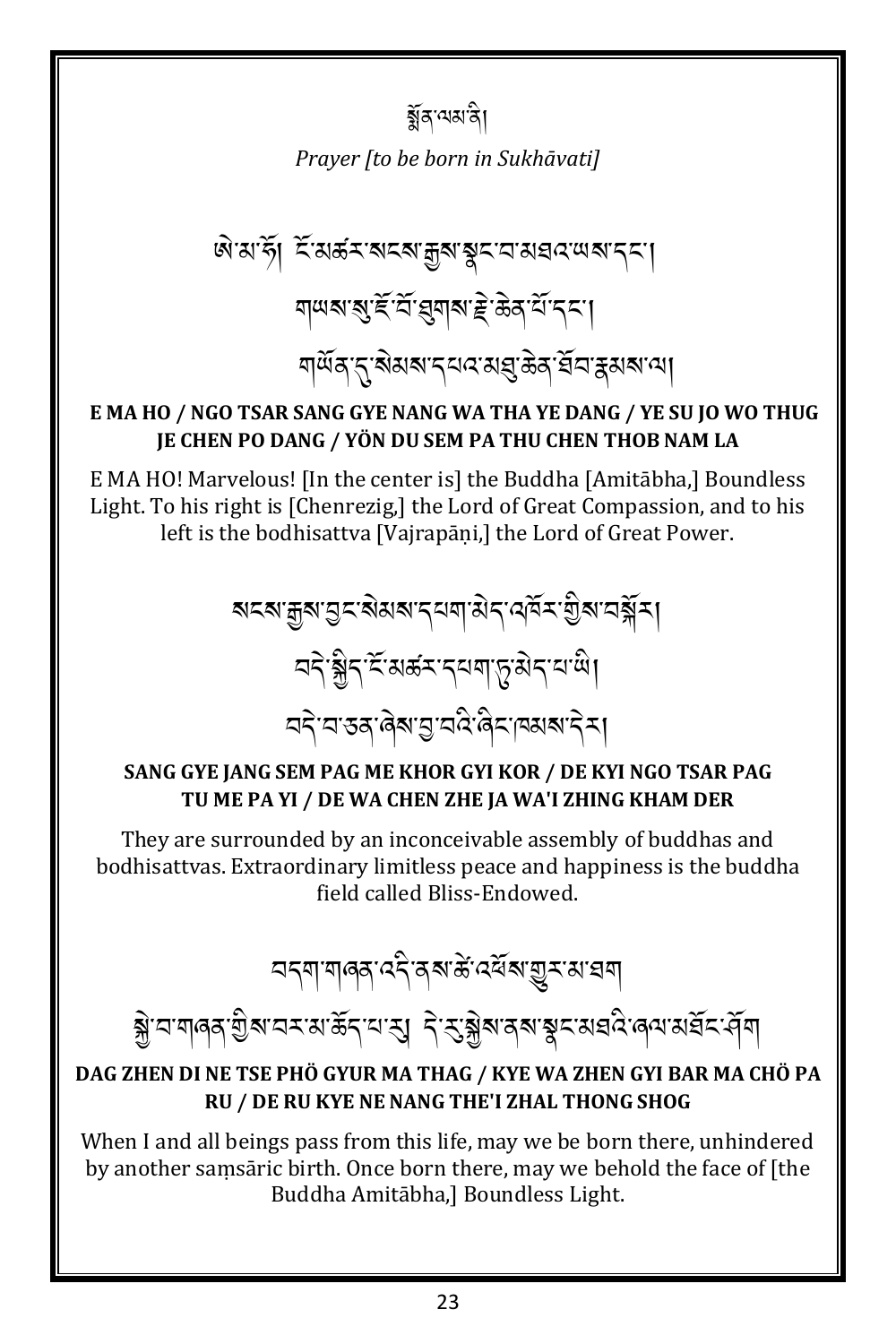# ริสราจรุตุติมสู้สุ ขมวรรายวริ ધુવાત્ર તરુવે ત્રદત્ર મુત્ર ગુદ્ર સેસત્ર વસત્ર ૩૬ શૈત્ર। ঀ৾ঀয়ৼড়ৼ৻ৼয়ৗ৸৻৸ৼ৻ঽৢ৶ড়ৢ৶ৼ৸ৼ৸৻৸৻৸

#### DE KE DAG GI MÖN LAM TAB PA DI / CHOG CHÜ SANG GYE JANG SEM THAM CHE KYI / GEG ME DRUB PAR JIN GYI LAB TU SÖL

[By the power of] all the buddhas and bodhisattvas of the ten directions, bless me that I may attain this aspiration without hindrance.

চ্চুঘা মঞ্জুশ্ৰী অজ্ঞান হাঁহ্লব্ৰ অস্বাস্থা

#### TADYATHA / PAÑCA GRIYA AWA BODHANĀYA SVĀHĀ



<sup>1</sup> Skt. prajñā, commonly translated as "wisdom." - page 12

<sup>2</sup> Skt. dharmatā. - page 12

<sup>3</sup> Skt. jñāna, "primordial/timeless awareness." - page 13

<sup>4</sup> "Quintessential" refers to the ultimate offering as opposed to the outer. - page 15

<sup>5</sup> Acc. to Lama Thubten Nyima, abiding within the state where the three kāyas are spontaneously completed, rejoicing naturally occurs. - page 15

<sup>6</sup> The deity visualized in front is the Buddha Amitābha. - page 18

<sup>7</sup>Dharmakāya. - page 19

At the request of Ven. Dorzin Döndrup this sadhana was translated by Ina Bieler and edited by Kay Candler. Translation copyright © 2012 Ina Bieler. All rights reserved.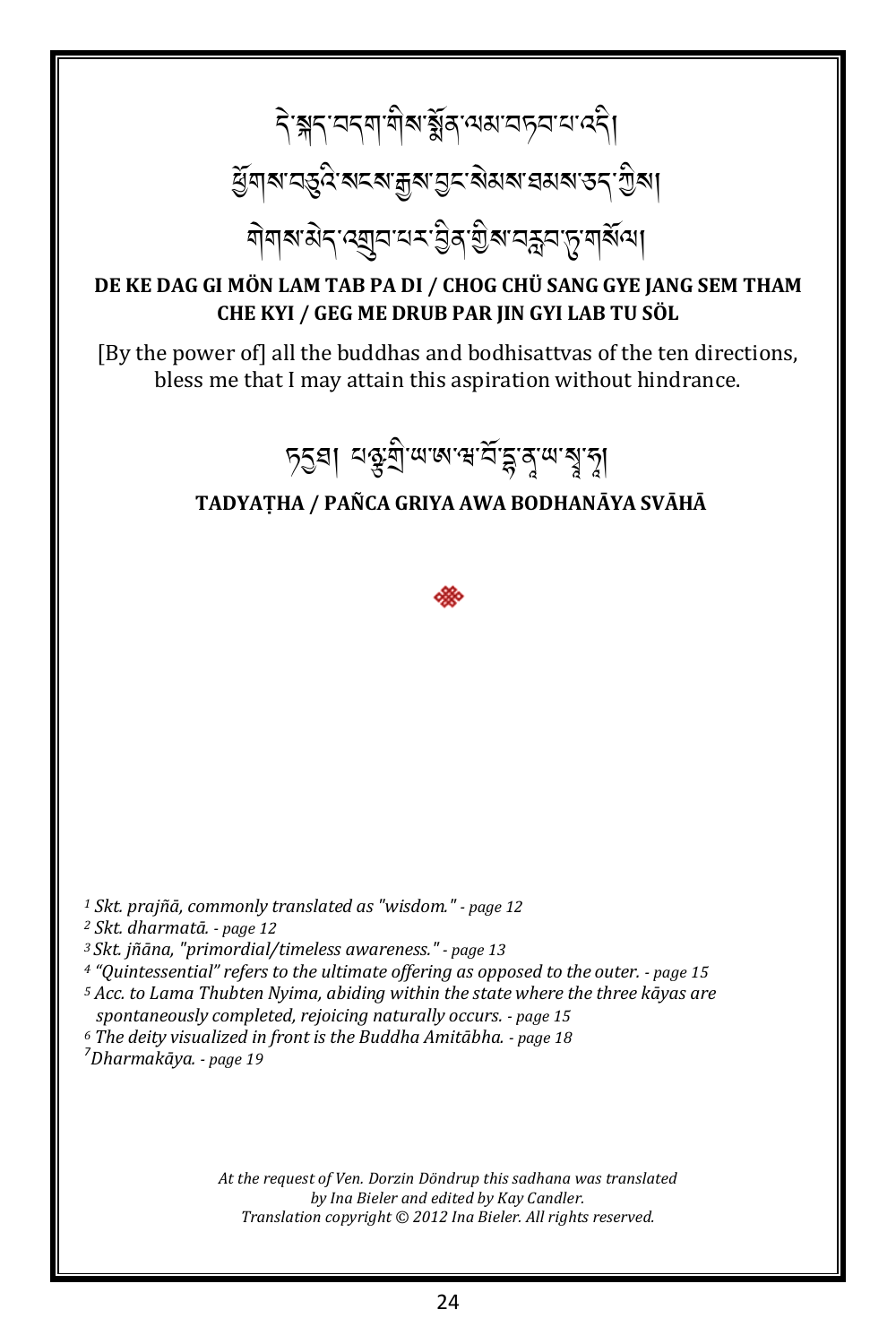

Garchen Buddhist Institute Post Office Box 4318 Chino Valley, Arizona, 86323-4318 U.S.A. Telephone: 928.925.1237 e-Mail: [questions@garchen.net](mailto:questions@garchen.net)